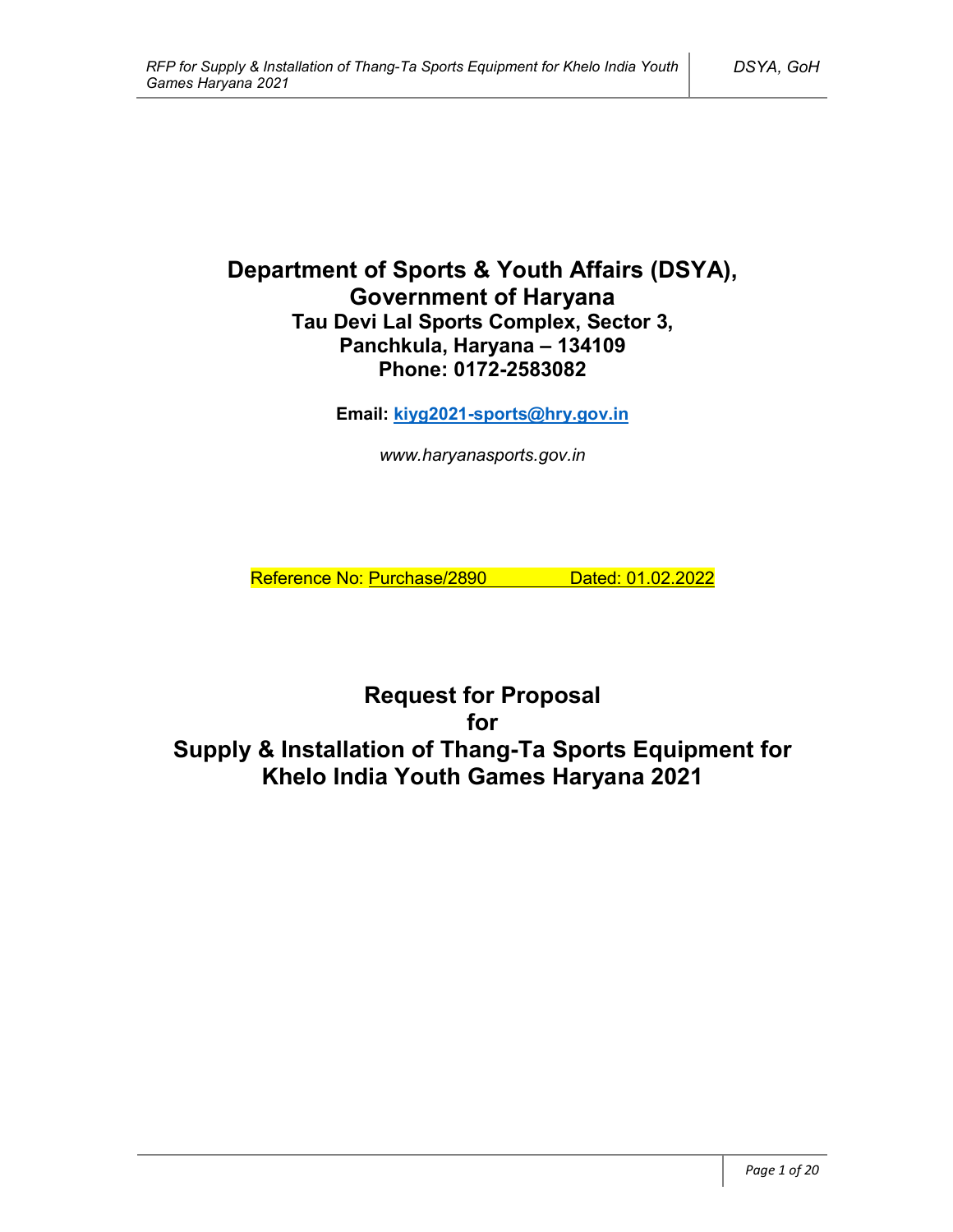**Department of Sports & Youth Affairs (DSYA), Government of Haryana Tau Devi Lal Sports Complex, Sector 3 Panchkula, Haryana – 134109**

> Email: kiyg2021-sports@hry.gov.in www.sportsharyana.gov.in

#### **RFP No.: Purchase/2890. Dated: 01.02.2022**

#### **NOTICE INVITING TENDER (NIT)**

DSYA invites Bids under two bid-basis, i.e. Technical Bid and Financial Bid for *'Supply & Installation of Thang-Ta Sports Equipment for Khelo India Youth Games Haryana 2021'* for Department of Sports & Youth Affairs *(DSYA)*.

The interested bidders should submit their bids online and physical copies of **only technical proposal** to Tau Devi Lal Sports Complex, Sector 3, Department of Sports & Youth Affairs, Govt. of Haryana, Panchkula, Haryana - 134109, on or before 10-02-2022**.**

Bidders have to download the Bid documents from the e-procurement portal i.e. https://etenders.hry.nic.in after registering themselves on portal and submit e-bids after payment of Bid Processing Fee & Bid Document Fee before last date & time of downloading the e-bids online

All Bidders are advised to see Amendments to RFP, if any, before submission of the bids. In case the Bidder does not submit the amended bids/amendments, it shall be presumed that Bidder has seen the amendments/Amended bids and e-bid shall be evaluated accordingly.

In case schedule date of submission / tender opening date are declared as holiday then tender will be submitted/ opened on the very next working day on earlier schedule time.

DSYA reserves the right to cancel the bid at any time or amend/withdraw any of the terms and conditions contained in the Bid Document without assigning any reason thereof.

> **CEO, Khelo India Youth Games Department of Sports & Youth Affairs Haryana**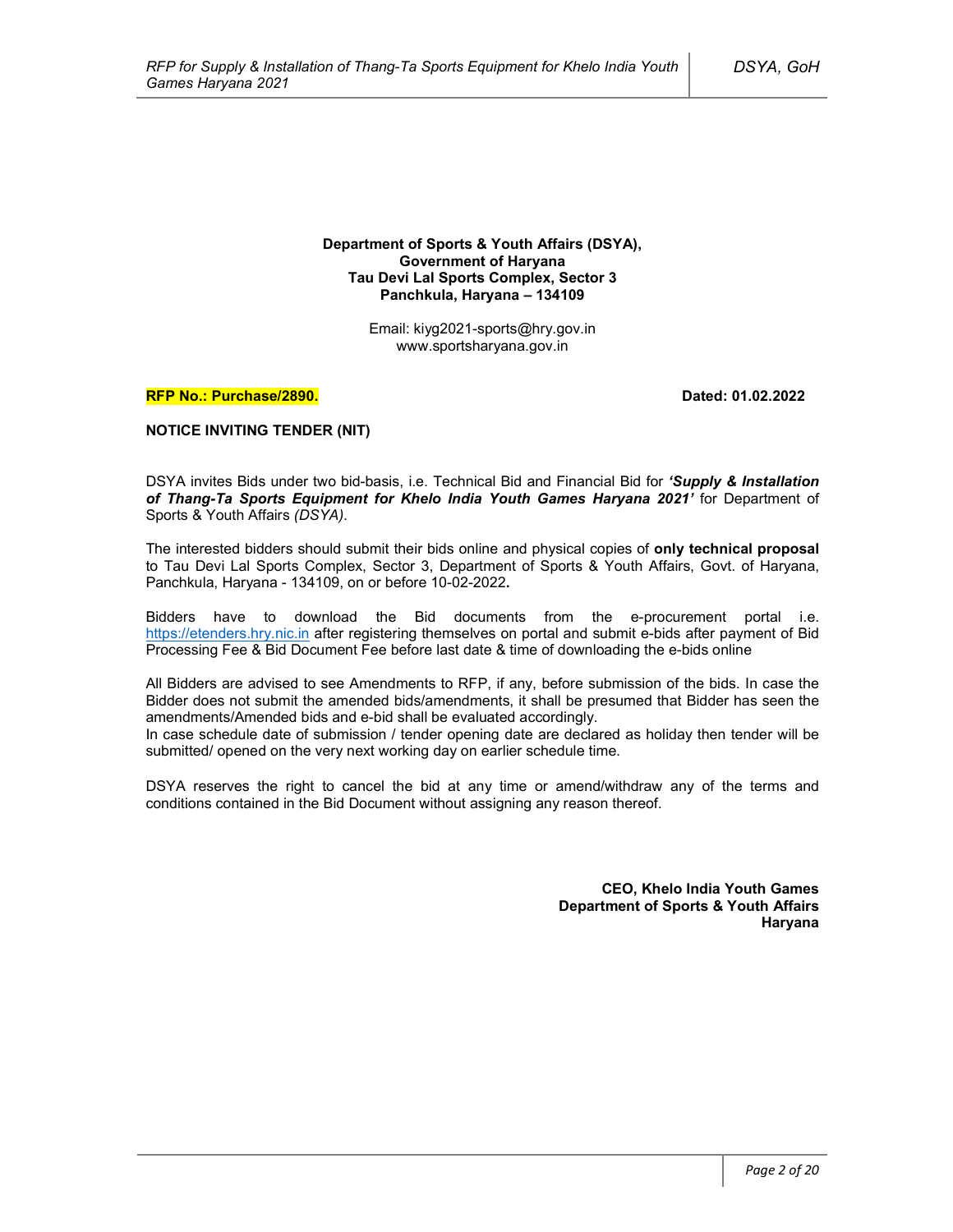#### **1. DETAILED NOTICE INVITING E-TENDER**

e-Tender is invited in single stage two cover system i.e. Request for Technical Bid **(online Bid under Technical Envelope and hard copy submission with mentioning Page No)** and Request for Financial Bid (comprising of price bid Proposal under online available Commercial Envelope):

| Sr. No. | <b>Information</b>                                                 | <b>Details</b>                                                                                                                                                                                                                                                                                                    |
|---------|--------------------------------------------------------------------|-------------------------------------------------------------------------------------------------------------------------------------------------------------------------------------------------------------------------------------------------------------------------------------------------------------------|
|         | Description of Goods                                               | Thang-Ta Sports Equipment (Annexure-I)                                                                                                                                                                                                                                                                            |
| 2       | EMD (to be deposited online) *                                     | $10000/-$<br><b>Account Holder Name: Director.</b><br>Department of Sports & Youth Affairs<br><b>Bank Name: State Bank of India</b><br><b>Account No.: 39454876084</b><br><b>IFSC Code: SBIN0050969</b><br><b>MICR No.: 160002173</b><br>Validity period for the EMD will be up to<br>30 <sup>th</sup> June, 2022 |
| 3       | Tender Document Fee*                                               | $2.000/-$                                                                                                                                                                                                                                                                                                         |
| 4       | e-Service Fee (to be deposited online)                             | $1.000 + 18\%$ GST                                                                                                                                                                                                                                                                                                |
| 5       | Start Date & Time of Bid Preparation and<br>Submission             | 01.02.2022                                                                                                                                                                                                                                                                                                        |
| 6       | Expiry Date & Time of bid for EMD<br>submission                    | 09.02.2022                                                                                                                                                                                                                                                                                                        |
| 7       | Last date and time for submission of<br>proposals through e-Tender | 10.02.2022                                                                                                                                                                                                                                                                                                        |

**Note: For relaxation of Tender Fee & EMD** Please refer "Haryana State Public Procurement Policy for MSME -2016" notified vide G.O.No.2/2/2016-4IBII (1) dated20-10-2016 and for Startups/first generation Entrepreneurs as notified vide G.O. No.2/2/2016-4IB-II dated 03.01.2019.

## **2. DATA SHEET**

| Sr. No.        | <b>Activity Description</b>                                                                                  | Details                                                                                                                           |
|----------------|--------------------------------------------------------------------------------------------------------------|-----------------------------------------------------------------------------------------------------------------------------------|
| 1              | RFP No. and Date of Availability of RFP                                                                      | <b>RFP No.: Purchase/2890</b><br>Date: 01.02.2022                                                                                 |
| $\overline{2}$ | Proposal Due Date                                                                                            | 10.02.2022                                                                                                                        |
| 3              | Technical Proposal Opening Date and<br>submission of hard copy of technical<br>proposal with proper binding. | 11.02.2022, 10.00 Hrs                                                                                                             |
| 4              | <b>Financial Proposal Opening</b>                                                                            | To be communicated later                                                                                                          |
| 5              | Letter of Award (LOA)                                                                                        | To be communicated later                                                                                                          |
| 6              | Office Address - Venue for opening and<br>evaluation of Bids                                                 | Department of Sports & Youth Affairs<br>Govt. of Haryana<br>Tau Devi Lal Sports Complex, Sector 3,<br>Panchkula, Haryana - 134109 |
| $\overline{7}$ | <b>Contact Details</b>                                                                                       | Contact Person:<br>Mr. Rajesh Kumar, Superintendent<br>Email id: kiyg2021-sports@hry.gov.in<br>Mobile No: +91 7717307781          |
| 8              | <b>Tender Documents on Website</b>                                                                           | URL for e-tender<br>https://etenders.hry.nic.in/nicgep/app<br>http://www.haryanasports.gov.in/                                    |
| 9              | Method of Selection                                                                                          | Pre-Qualification & L1                                                                                                            |
| 10             | <b>Bid Validity Period</b>                                                                                   | 90 days                                                                                                                           |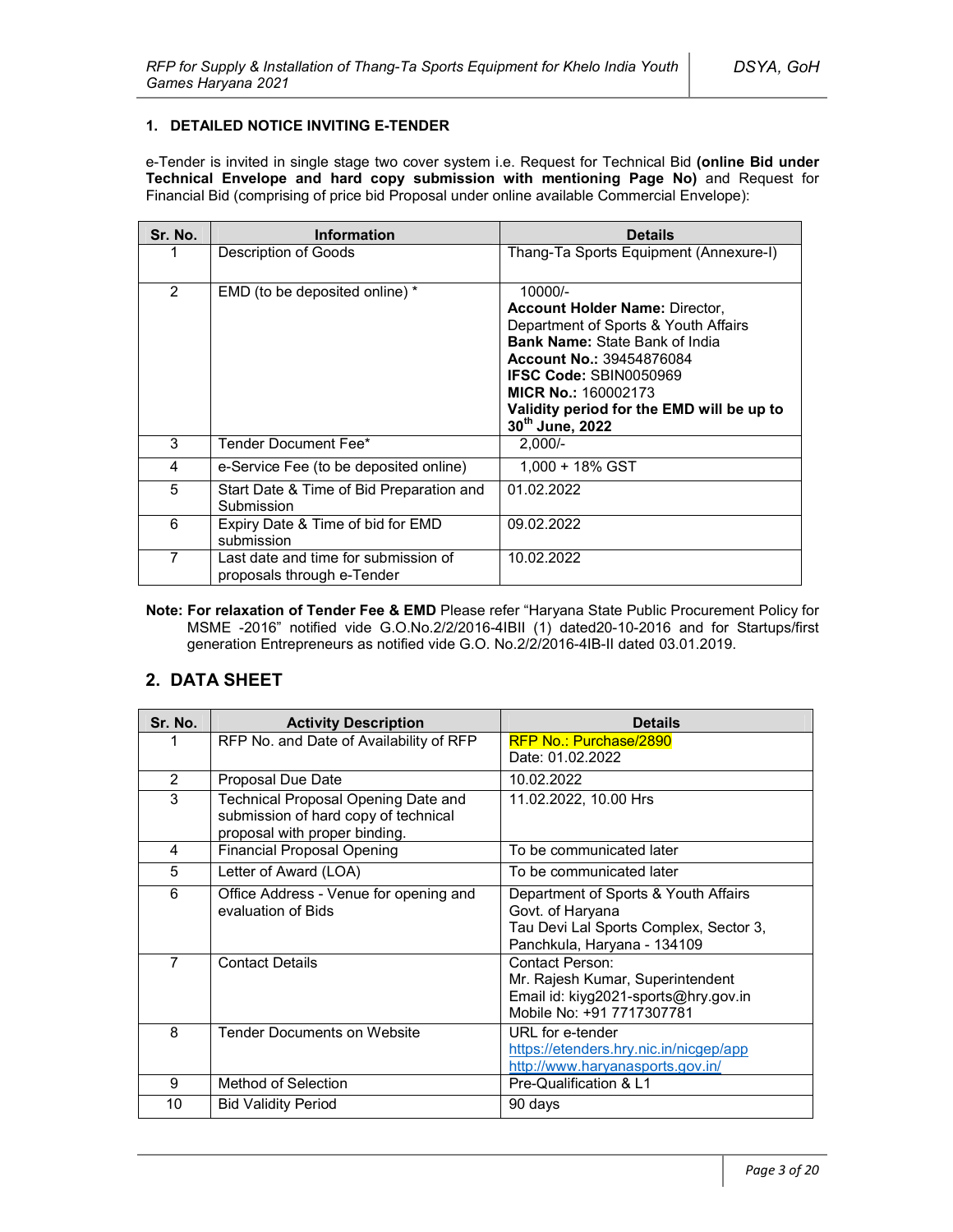## **A. Information to Bidders:**

#### **1. Instructions to bidder on Electronic Tendering System.**

Registration of bidders on e-Procurement Portal**,** Information about Digital Certificate, Instructions about Online Payment of Tender Document fee/e-Service Fee/Earnest Money, Important Instructions & Help manual for online bidding and other General issues option available on Home page of NIC e-procurement portal i.e https://etenders.hry.nic.in.

In case bidders need any clarifications or if training required to participate in online tenders they can contact office Timings of Help-desk support & Contract Details: -

The detail may be seen under "Contract US" option available on Home Page of NIC e-Procurement portal i.e https://etenders.hry.nic.in.

For support related to Haryana Tenders in addition to Helpdesk: -

In addition, For support related to Haryana Tenders in addition to helpdesk you may also contact to following: -

E - mail: eproc.nichry@yahoo.com Desk: 0172-2700275

**2.** Date and Time of making payment of tender fee, earnest money deposit (EMD) and eservice fee is as under:

|   | A Online submission of EMD, Tender fee &<br>e-Service Fee Option-1: Through Net<br><b>Banking and Debit card</b>                                                                                                    |  |
|---|---------------------------------------------------------------------------------------------------------------------------------------------------------------------------------------------------------------------|--|
| в | Online submission of EMD<br>Option-2: Through RTGS/ NEFT-<br>(In case of above, the bidder has to<br>pay Tender fee & e-Service fee<br>Through Net Banking and Debit card<br>as per the given date & time schedule) |  |

- **3.** As the Bids are to be submitted online and are required to be encrypted and digitally signed, the Bidders are advised to obtain Digital Signature Certificate (DSC) at the earliest. For obtaining Digital Certificate, the Bidders should visit NIC portal https://etenders.hry.nic.in/nicgep/app?page=DSCInfo&service=page
- **4.** The Bidders shall have to pay for the Tender Documents Fee, EMD Fees & e-Service Fee online by using the service of secure electronic payment gateway. The secure electronic payments gateway is an online interface between bidders and online payment authorization networks.
- **5.** The bidders must have Net Banking account in order to pay Tender Document Fee and e-Service Fee.
- **6. Payment of Tender Fee: -** The payment for the Tender Document Fee shall be made by the interested bidder online directly through Net Banking with the available Banks at e- GRAS e-Payment Gateway.
- **7. Payment of e-Service Fee: -** E-Service Fee payment shall be made separately by the interested bidders/ contractors online directly through Net Banking Account.
- **8. Payment of EMD: -** The payment of EMD can be made through Net Banking or RTGS/ NEFT as per details at Para-2 above. In this regard please refer to "Instructions to bidder on Electronic Tendering System.
- **9.** Intending bidders will be mandatorily required to sign-up online (create user account) on the website https://etenders.hry.nic.in to be eligible to participate in the e-Tender. In case the intended bidder fails to pay EMD fee under the stipulated time frame, he/she shall not be allowed to submit his/ her bids for the respective event/Tenders.
- **10.** In case of payment of EMD through RTGS/ NEFT, the interested bidders must remit the funds at least on or before **09.02.2022** and make payment via RTGS/NEFT to the beneficiary account number specified under the online generated challan. The intended bidder/ Agency thereafter will be able to successfully verify their payment online, and submit their bids on or before the expiry date & time of the respective events/ Tenders at https://etenders.hry.nic.in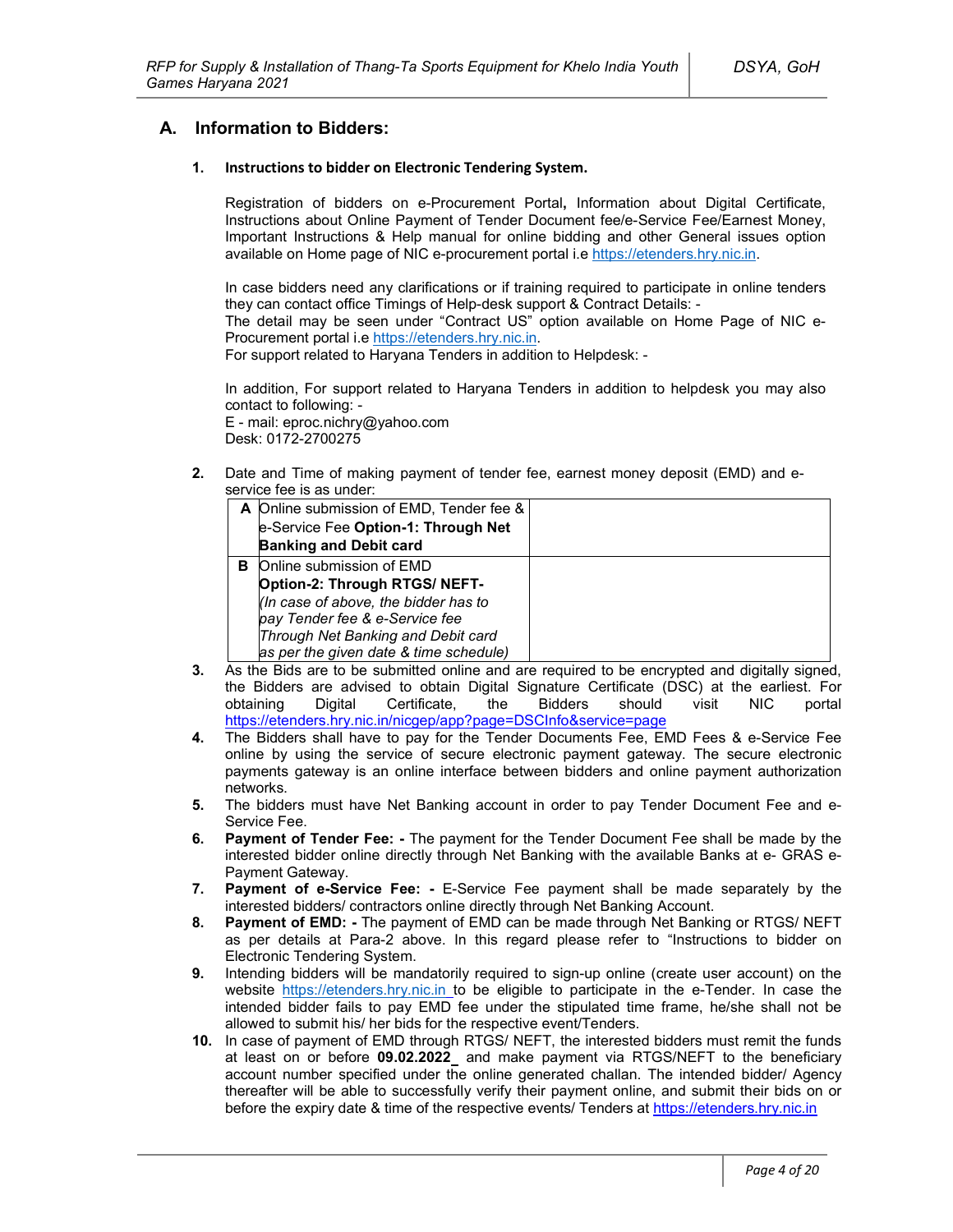- **11.** However, the details of the EMD, Tender document Fee & E Service Fee are required to be filled/ provided at the time of online Bid Preparation.
- **12.** Online Technical Envelope—Reference details of the Earnest Money Deposit, Tender Document Fee & e - Service Fee instrument and scanned copies of supporting documents and QR/technical criteria with proper index and page numbering on all the documents have to be provided as per **Annexure-A** of this document.
- **13.** If the tenders are cancelled or recalled on any grounds, the Tender Document Fee and e-Service Fee will not be refunded to the bidder.
- **14.** If any queries related to this RFP, Bidders can submit their queries only through the official email id kiyg2021-sports@hry.gov.in before 5.00PM on working days.

## **B. Brief Description of Procuring Sports Equipment / items:**

| Sr. No Description                                    | Quantity | <b>Place of Delivery</b>                                     |
|-------------------------------------------------------|----------|--------------------------------------------------------------|
| Supply & installation of Thang-Ta<br>Sports Equipment | 9 Items  | Tau Devi Lal Sports Complex,<br>Sector-3, Panchkula, Haryana |

The detailed technical specifications/description of the above items are available at **Annexure-I** of this document. **Only mentioned brand will be acceptable.** 

## **C. Specific Terms & Condition/ Eligibility Criteria related to above items: -**

| 1.             | The Bidder must be a Single Business Entity for the<br>purpose of this Invitation for RFP Document, a business<br>entity shall mean a company registered in India under<br>the Companies ACT, 1956 or 2013 or a partnership firm<br>registered under The Limited Liability Partnership Act,<br>2008 or The Indian Partnership Act 1932.<br><b>JV/Consortium not Allowed.</b>                                                | Certificate<br>Registration<br>of<br>Incorporation(s).                                                                                               |
|----------------|-----------------------------------------------------------------------------------------------------------------------------------------------------------------------------------------------------------------------------------------------------------------------------------------------------------------------------------------------------------------------------------------------------------------------------|------------------------------------------------------------------------------------------------------------------------------------------------------|
| 2 <sub>1</sub> | Average annual turnover of the Bidder in the last 3<br>years i.e. 2017-18, 2018-19 and 2019-20 must be at<br>01 Crore from sale of sports equipment/items &<br>least<br>Sports Apparel.                                                                                                                                                                                                                                     | Audited<br>Financial<br>Statements/Certificate<br>from<br>be<br>statutory<br>Auditor<br>should<br>submitted as per the enclosed<br>Annexure-'E'.     |
| 3.             | <b>The</b><br><b>Bidder</b><br>must<br>have<br>relevant<br>experience<br>in.<br>undertaking any three (03) similar* assignments in the<br>last seven (07) years (International/National level).<br>Note: *Supply and installation of sports equipment for<br>Central Government/State Government/ National Sports<br>Federation / State Sports Federation.                                                                  | Work Order/ Client Certificate/<br>Certificate<br>Completion<br>(Please)<br>provide a list of assignments<br>before attaching relevant evidence.     |
| 4.             | The Bidder should be in the business of sale of Sports<br>Equipment as Original equipment manufacturer (OEM)<br>for at least 05 Years as on March 31 <sup>st</sup> , 2021.<br>ΟR<br>In case the Bidder is not a manufacturer (OEM) then the<br>bidder should be an authorized supplier / dealer of the<br>manufacturer and in business of supplying sports<br>equipment for more than one (01) year as on March<br>31,2021. | Proof of OEM / Authorisation<br>Certificate<br>clearly<br>specified)<br>(with<br>period<br>should be submitted as per the<br>enclosed Annexure- 'C'. |
| 5.             | The equipment should be supplied to Tau Devi Lal sports complex, Sector-3, Panchkula,                                                                                                                                                                                                                                                                                                                                       |                                                                                                                                                      |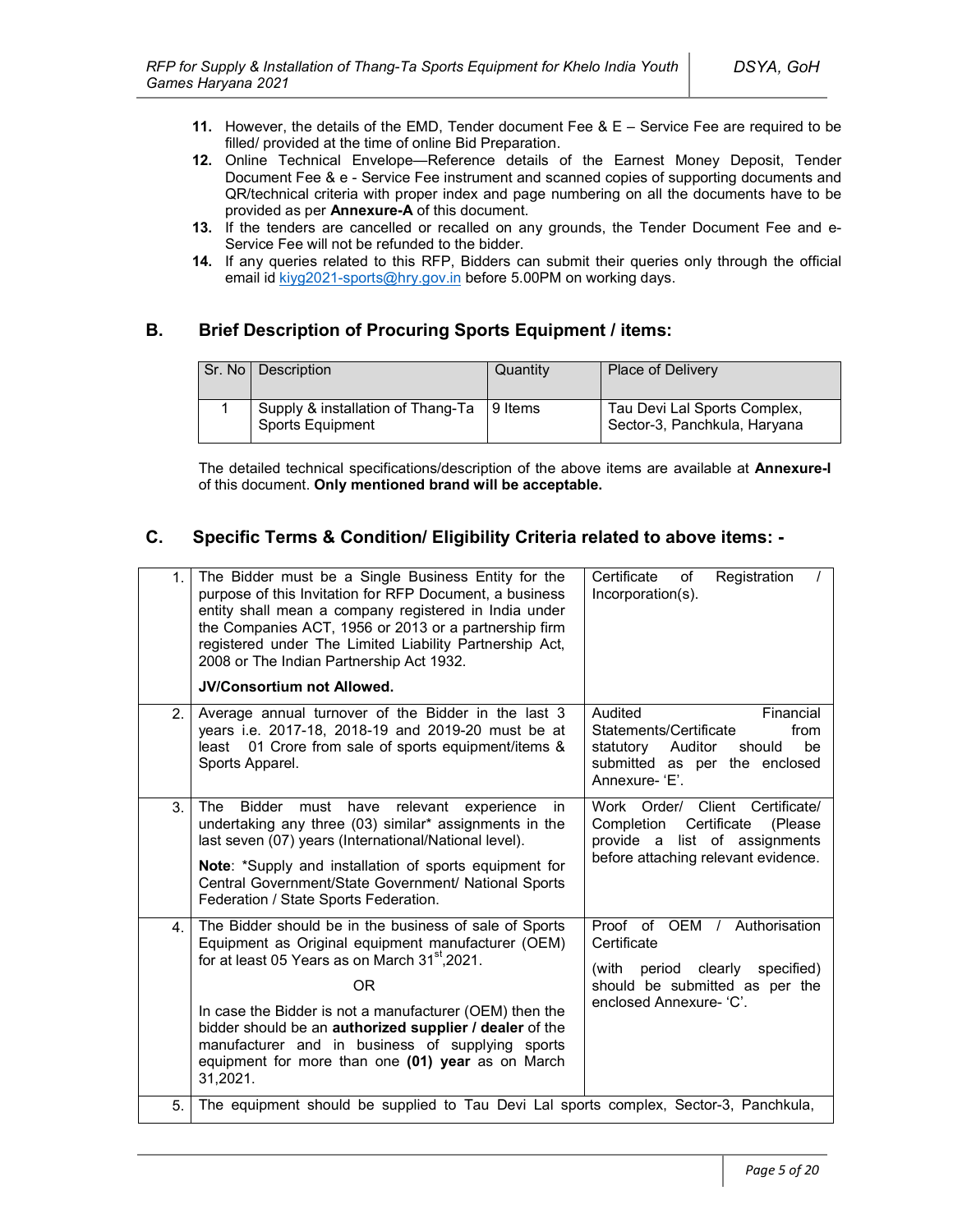|     | Haryana.                                                                                                                                                                                                                                                                                                                                                                                                                                                                                                                                                                  |  |
|-----|---------------------------------------------------------------------------------------------------------------------------------------------------------------------------------------------------------------------------------------------------------------------------------------------------------------------------------------------------------------------------------------------------------------------------------------------------------------------------------------------------------------------------------------------------------------------------|--|
| 6.  | The suppliers are required to submit the detail of sports equipment/items as per Annexure-II.<br>The intending supplier shall also have to mention, the detailed specifications, name of<br>manufacturer/make, model of the article and has to enclose the catalogue in PDF format with<br>image/ pictures of the material offered, for which the rates are quoted as per the below format.                                                                                                                                                                               |  |
|     | Item No                                                                                                                                                                                                                                                                                                                                                                                                                                                                                                                                                                   |  |
|     | Name of the Item                                                                                                                                                                                                                                                                                                                                                                                                                                                                                                                                                          |  |
|     | Offered Make & Model                                                                                                                                                                                                                                                                                                                                                                                                                                                                                                                                                      |  |
|     | Specification<br><b>NIT</b><br>Compliance<br>as<br>per<br>(Yes/No)                                                                                                                                                                                                                                                                                                                                                                                                                                                                                                        |  |
|     | Offered item with Original Images                                                                                                                                                                                                                                                                                                                                                                                                                                                                                                                                         |  |
|     | Above format should be proper in one page for each item. The photocopies/ Xerox /fax of<br>these documents will not be considered. In absence of the above original documents, the<br>item(s) offered will not be considered. The preference will be given to the items bearing ISI/ISO<br>/quality control make for the sports material & goods.                                                                                                                                                                                                                         |  |
|     | In case of doubt in material, supplied by the firm/bidder, the expenditure incurred on getting the<br>material tested will be borne by the bidder. If, even after approval, information / facts submitted<br>by the bidder are found misleading / incorrect etc., DSYAGOH reserves the right to reject the<br>tender for the current / future supply or may impose penalties as deemed fit. Non-compliance<br>of any of the terms & conditions of the tender will also warrant above penalties.                                                                           |  |
| 7.  | The intending supplier should quote the rates inclusive of all expenses, charges, taxes, duties,<br>transportation, packing and forwarding, insurance etc. inclusive of all applicable taxes and<br>freight charges for Tau Devi Lal sports complex, Sector-3, Panchkula, Haryana. Rate quoted<br>shall also include Supply, Installation, and Commissioning & On-site training for operation of<br>equipment. The financial must be submitted in the bidder's letter head with seal and sign.                                                                            |  |
| 8.  | The minimum warranty/guarantee period shall be of two (2) years for equipment/ items. Not<br>applicable for the Items which are subject to non-warranty. However, DSYA will verify whether<br>the quoted equipment's/items are falling under warranty or non-warranty. Decision of the<br>DSYA will be final in this regard. Any period over and above the minimum period mentioned<br>shall also be accepted.                                                                                                                                                            |  |
| 9.  | For imported equipment if supplied directly from foreign): The custom clearance,<br>transportation, insurance etc. of the equipment from the port of entry in the country to the<br>consignee's place shall be sole responsibility of the supplier and its agent. These are to be<br>shown separately in the price bid. However, for custom duty exemption wherever applicable for<br>import of sports equipment/goods KIYG, 2021 secretariat will apply to the appropriate<br>authority. The seller and his agent should liaison the claim for exemption of Custom Duty. |  |
| 10. | Technical specification of the sports equipment used in competitions should be as per rule of<br>the International / National Federation/Association of concerned disciplines.                                                                                                                                                                                                                                                                                                                                                                                            |  |
|     | 11. DSYAGOH will be legally competent to cancel the supply order and also to take any other<br>action against the supplier including imposing any penalty during or till the final execution of<br>the supply, in case the supplier is ever found to have committed any fraud against DSYAGOH<br>in supplying the material or indulged in any other malpractices thereof causing any financial<br>losses during contract period.                                                                                                                                          |  |
|     | 12. The bidders will give a self-attested declaration on Rs 100/- stamp paper that the quality and<br>brand of sports equipment used in competitions and quoted in the tender are correct and as<br>per rule of International/National/Associations of concerned disciplines. In case of any defect,<br>DSYAGOH may impose penalty as deemed fit and will have the right to make recovery from<br>security or any pending bills or and take any legal action as deemed fit.                                                                                               |  |
|     | 13. The Bidder must submit information with supporting documents as specified in Annexure III.                                                                                                                                                                                                                                                                                                                                                                                                                                                                            |  |
|     | 14. DSYAGOH considering, past performance of the tenderer, reserves the right to reject any                                                                                                                                                                                                                                                                                                                                                                                                                                                                               |  |
|     |                                                                                                                                                                                                                                                                                                                                                                                                                                                                                                                                                                           |  |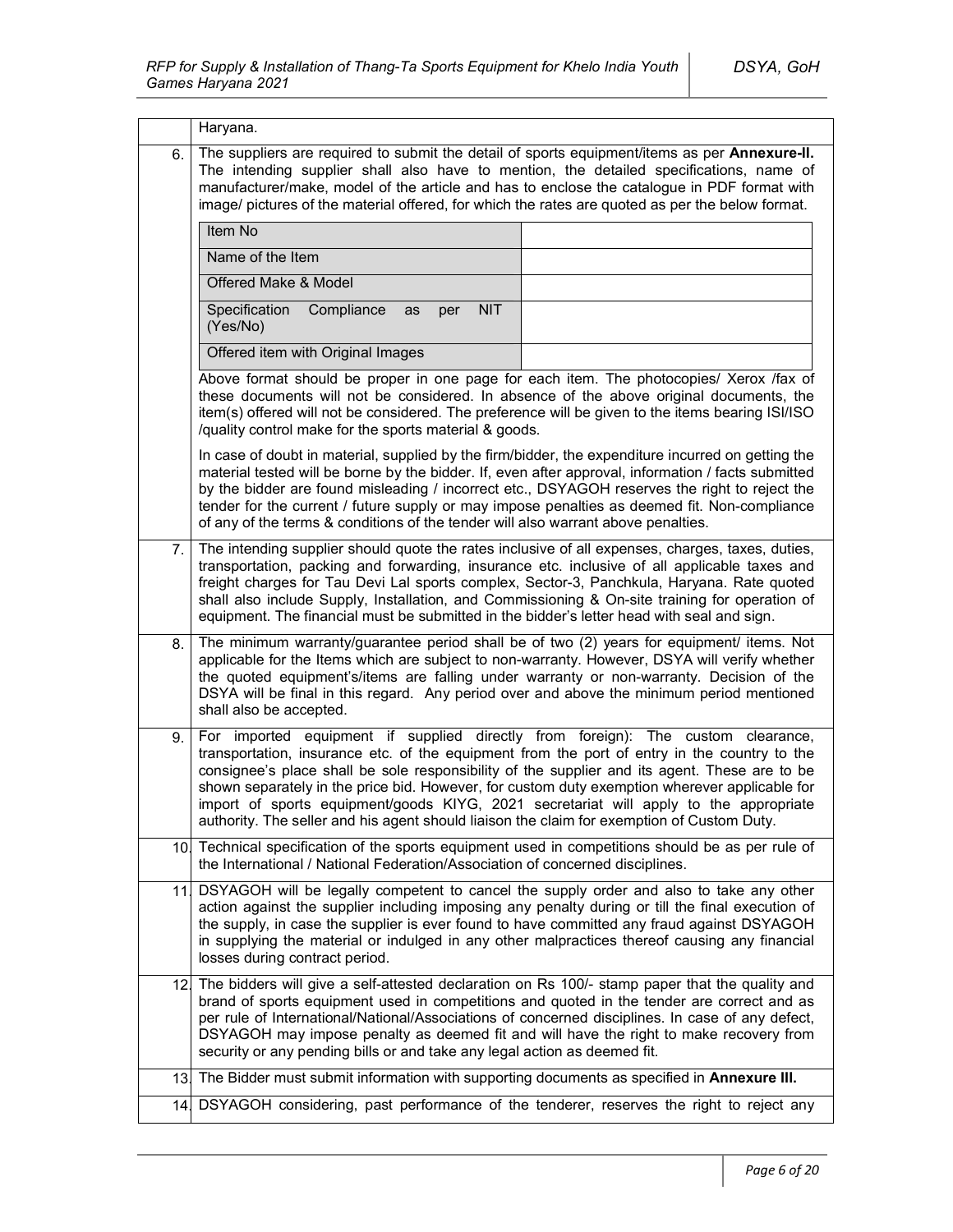|                 | tender.                                                                                                                                                                                                                                                                                                                                                                                                                                                                                                                                                                                                                                                                                                                                                                                                                                                                                                                                           |  |
|-----------------|---------------------------------------------------------------------------------------------------------------------------------------------------------------------------------------------------------------------------------------------------------------------------------------------------------------------------------------------------------------------------------------------------------------------------------------------------------------------------------------------------------------------------------------------------------------------------------------------------------------------------------------------------------------------------------------------------------------------------------------------------------------------------------------------------------------------------------------------------------------------------------------------------------------------------------------------------|--|
| 15 <sub>l</sub> | In case, any dispute arises in regard to the tender, the decision of the DSYAGOH will be final<br>and binding.                                                                                                                                                                                                                                                                                                                                                                                                                                                                                                                                                                                                                                                                                                                                                                                                                                    |  |
|                 | 16 In case of litigation, the courts at Panchkula only will have jurisdiction for deciding case<br>according to Indian law in force.                                                                                                                                                                                                                                                                                                                                                                                                                                                                                                                                                                                                                                                                                                                                                                                                              |  |
|                 | 17. The technical bids will be opened first and financial bids of only those bidders shall be opened<br>whose Technical bids are accepted by the competent authority.                                                                                                                                                                                                                                                                                                                                                                                                                                                                                                                                                                                                                                                                                                                                                                             |  |
|                 | 18. It must be noted that this is just an enquiry and does not amount to any commitment on the<br>part of DSYAGOH to order any products offered. The decision of DSYAGOH in this regard<br>would be final and be entirely, at its discretion.                                                                                                                                                                                                                                                                                                                                                                                                                                                                                                                                                                                                                                                                                                     |  |
|                 | 19. The supplier shall not dispatch the ordered material after expiry of the delivery period. The<br>supplier shall apply to DSYAGOH for extension of delivery period and obtain approval before<br>dispatch. In case the supplier dispatches the goods late, without obtaining an approval for<br>extension, it would be doing so at its own risk and no claim for payment for such supply and /<br>or any other expense related to such supply shall lie against DSYAGOH.                                                                                                                                                                                                                                                                                                                                                                                                                                                                       |  |
|                 | 20. The supplies received, if not found as per specification of tendered items, are liable to be<br>rejected                                                                                                                                                                                                                                                                                                                                                                                                                                                                                                                                                                                                                                                                                                                                                                                                                                      |  |
| 21.             | Supply will be made in full quantity within the stipulated time and at place indicated in the<br>supply order.                                                                                                                                                                                                                                                                                                                                                                                                                                                                                                                                                                                                                                                                                                                                                                                                                                    |  |
|                 | 22 Software up-gradation, if any, during the Guarantee/Warranty shall be provided by the Supplier<br>free of cost.                                                                                                                                                                                                                                                                                                                                                                                                                                                                                                                                                                                                                                                                                                                                                                                                                                |  |
| 23.             | Delivery period: - The delivery of the store is required in full quantity within 21 days from the<br>date of issue of supply order.                                                                                                                                                                                                                                                                                                                                                                                                                                                                                                                                                                                                                                                                                                                                                                                                               |  |
| 24.             | Payments terms: - Hundred percent (100%) payment of the contract price subject to recoveries<br>/ liquidated damages/shortages etc., if any, shall be paid on receipt and inspection of goods in<br>good condition (including installation & commissioning) and upon submission of the following<br>documents:<br>Suppliers certificate that the amount shown in the invoice are correct in terms of the<br>i.<br>contract and that all terms and conditions of the contract have been complied with;<br>Four copies of Supplier's invoice showing contract number, goods description, quantity,<br>ii.<br>unit price and total amount;<br>Acceptance Certificate, in original issued by the authorized representative of the<br>iii.<br>consignee;<br>Two copies of Packing list identifying contents of each lot;<br>iv.<br>Insurance certificate;<br>V.<br>Warranty Certificate (Wherever Applicable)<br>vi.<br>vii.<br>Certificate of origin. |  |

**Note**: The format of the Technical Bid/ Index for the Technical Bid Documents will be as per **Annexure-A** of this document and the bidders are requested to upload their Technical Bids on the Portal with index as provided in **Annexure-A.**

**In case of non-submission of required Eligibility Documents as at Annexure-A, the bid of the firm will not be considered and no further chance will be given for the submission of these documents. However, clarification, if any, of already submitted documents maybe obtained in case required as per the rules.**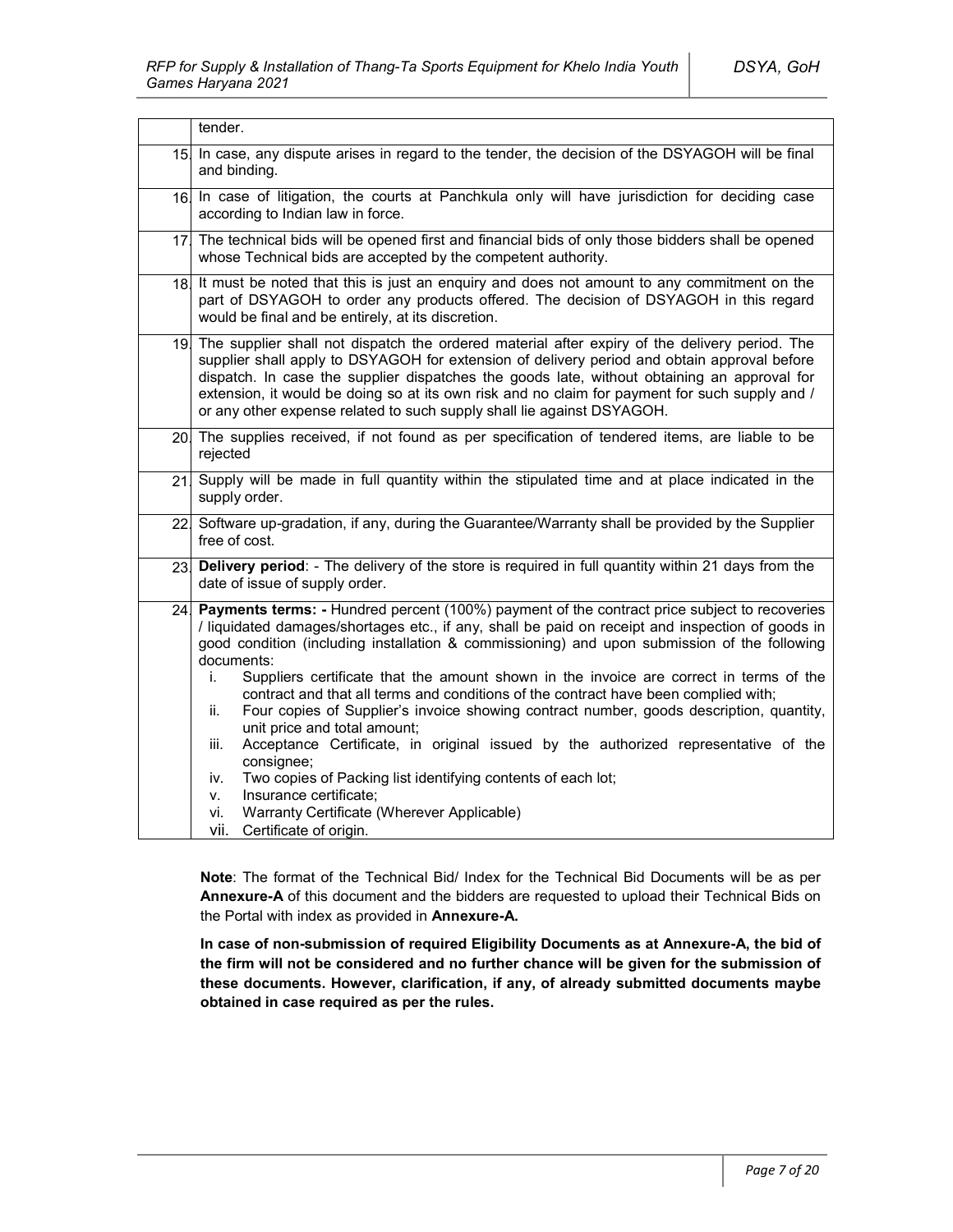**D. Standard Terms and Conditions** (wherever applicable these terms & conditions will overrule the specific terms and conditions as at Para 'C' above): -

### **1. EMD: -**

The firms are required to deposit Earnest Money as indicated above failing which the tenders are liable to be rejected. Manufacturing Micro & Small Enterprises (MSEs) of the State, Startups/ First Generation Entrepreneurs of the State, Central or Haryana Public Sector Enterprises and "approved sources" as declared by the Industries Department, Haryana, are exempt from the deposit of EMD.

### **2. Performance Security:**

The successful Tenderer/Bidder shall be required to deposit Performance Security Deposit within 14 days of issuance of LOA as under: -

| Sr. | <b>Type of Firm/Enterprises</b>               | <b>Value of Performance Security</b>                                              |
|-----|-----------------------------------------------|-----------------------------------------------------------------------------------|
| No. |                                               | <b>Deposit</b>                                                                    |
| l1  | Haryana based firms: -                        |                                                                                   |
|     | (i)<br>Enterprises (MSEs)                     | Haryana Based Micro and Small (i) @0.2% of the value of contract                  |
|     | (ii) Haryana based other firms<br>enterprises | (ii) @2% of the value of contract                                                 |
| 2   | Other States/ UTs based firms                 | @ 3% of the value of contract                                                     |
|     |                                               | # Haryana based MSEs will be eligible for performance security deposit @ 0.2% who |
|     |                                               | have filed SSL Certificate/EM Part-II/I klypa Aadhaar Memorandum (I IAM)/I klyam  |

*have filed SSI Certificate/EM Part-II/Udyog Aadhaar Memorandum (UAM)/Udyam Registration in Haryana and who participate directly in the tendered/quoted items and offering to supply the entire* Work/Supply Order by their enterprise*.*

The conditions governing the above may kindly be seen in the notification dated 14.12.2020.

The performance security in excess of the EMD already deposited can be submitted in the shape of Demand Draft/Call Deposit Receipt/Banker's Cheque or in the shape of equivalent Bank Guarantee of any scheduled bank with branch in Panchkula. The performance security shall be returned after the successful completion of the warranty period.

In case of Bank Guarantee, the successful bidder shall furnish the performance security for the required amount (as per the above table) valid up to 180 days beyond the warranty period and further revalidating till the warranty in case of replacement during warranty period.

#### **3. Price Fall Clause:**

Price Fall Clause is that the price quoted in the tender/quotation or approved in the Rate Contract for the stores shall not exceed in any way the lowest price at which the tenderer quote for the supply the stores of identical description to Central / State Government Institutions/Undertakings/any other person during the delivery period/currency period of the rate contract. If, at any time during the delivery period/currency period, the successful tenderer reduces the rates/sale price of the quoted stores to any person at the price lower than the price chargeable under the supply order/ rate contract, the tenderers should forthwith notify such reduction and inform this office and the price payable under the supply order/contract for the stores supplied after the date of coming into force of such reduction of the rates shall stand correspondingly reduced to that level. The successful tenderers shall promptly notify the reduction of rates to this office as well as to the concerned Indenting Officer/ Consignees. The tenderer shall also give a certificate on their bills that the rates charged by them are not in any way higher to those quoted by them to the Central and other State Government etc., during the corresponding period. The Indenting Officer shall be required to ensure that requisite certificate is given by the concerned firm on the bills before releasing their payments.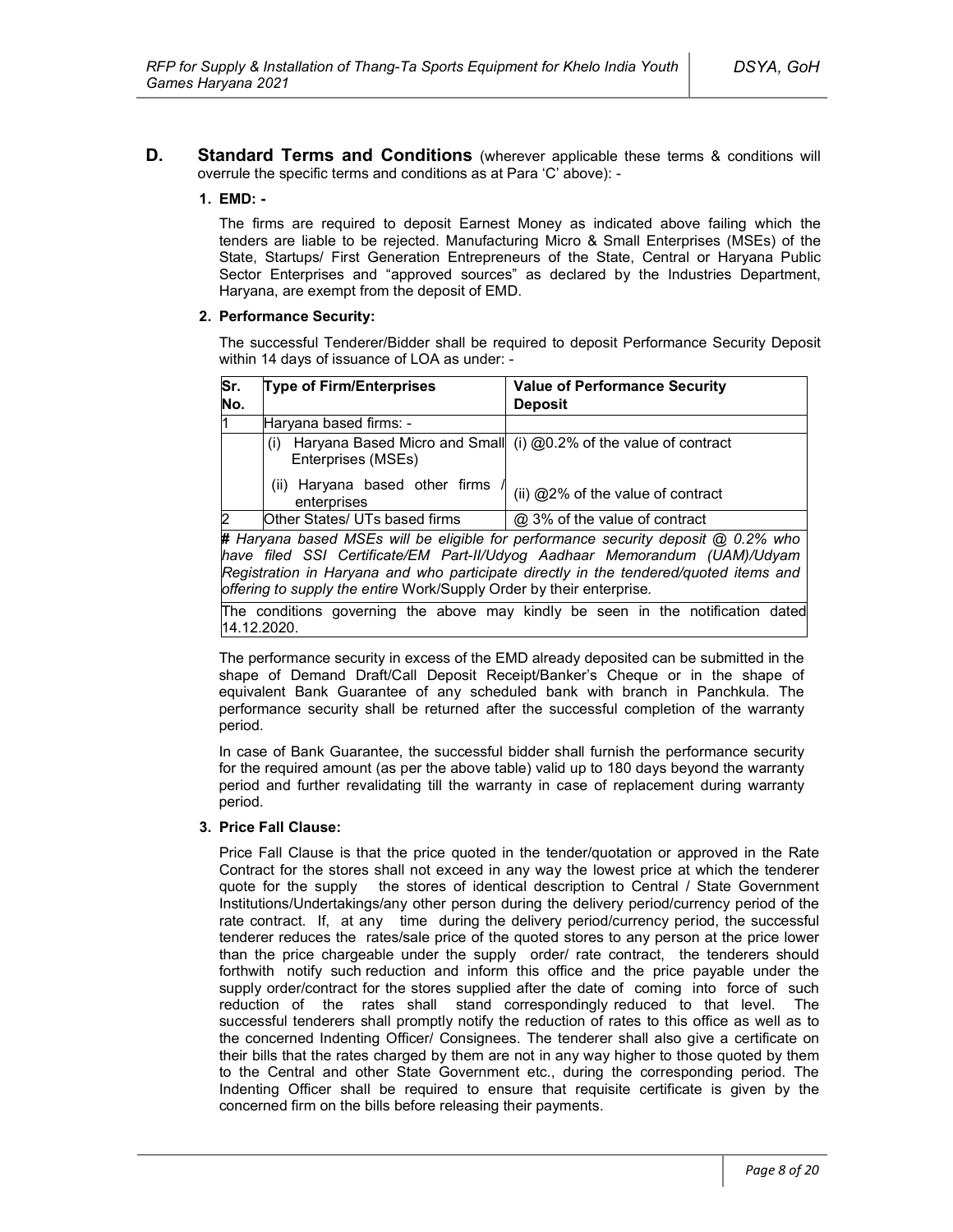- **4. Penalty to firm on Delay in delivery:** Should the contractor fail to deliver or dispatch any consignment within the period prescribed for such delivery or dispatch stipulated in the supply order, the delayed consignment will be subject to 2% penalty per consignment per month recoverable on the value of the stores supplied.
- **5.** The bidders are required to quote the basic rates, the delivery/ transportation costs/ applicable GST and duties etc., and the place of billing for the supply of stores clearly and separately. The bidders are required to intimate the place of billing.

#### **6. Penalty Clause for Department/ Govt. Agencies for delay in Payment**

Delay in payments to the suppliers beyond the stipulated credit period indicated in the supply order, unless supported by cogent reasons and approved by a higher authority, will attract penal interest on the defaulting amount @ Rs. 25/- per rupees one lakh per day of delay beyond the stipulated credit period.

#### **7. Negotiation of Rates**

Regarding negotiations of rates, policy issued by the State Government vide G.O. No.2/2/2010-4-IB-II dated 18.06.2013, G.O. No.2/2/2010-4-IB-II dated 16.06.2014, G.O. No.2/2/2010-4-IB-II dated 09.02.2015 will be applicable.

#### **8. Concession to MSMEs of State:**

The State Government has notified "Haryana State Public Procurement Policy for MSME - 2016" which will be applicable in respect of concessions to Haryana based MSMEs and KVIs. For claiming the relevant concession/s like Tender Fee, Earnest Money Deposit (EMD), Turnover, Exemption in respect of Past Performance & Experience, Purchase Preference and Performance Security, the bidders are required to submit the documentary proof from Government authorities showing that they come under Haryana based manufacturing MSME/KVI units as the case may be e.g. **\***Entrepreneurs Memoranda in Haryana in bidder's name and further subject to fulfilment of eligibility criteria as provided in the said Policy of 2016.

**\*Note:-** To claim the concessions/benefits under the above policy, the bidder is required to submit SSI Certificate/Manufacturing Entrepreneurs Memorandum (part-II) issued by the Industries Department Haryana in respect of the quoted item / Udhyog Aadhaar Memorandum (UAM)/Udhyam Registration of Haryana based manufacturing enterprises in respect of the quoted item *(Ref. Industries & Commerce Department Haryana Memo No.TS/DS&D/11389-A Dated 03.07.2018)* and further subject to fulfilment of eligibility criteria as provided in the said Policy of 2016 and amendments from time to time

#### **9. Concession/benefits to Startups/First Generation Entrepreneurs of State:**

The State Government has notified "Concession/benefits in Public Procurement to Startups/First Generation Entrepreneurs of State" which will be applicable in respect of concessions to Startups/First Generation Entrepreneurs of State. For claiming the relevant concession/s like Tender Fee, Earnest Money Deposit (EMD), Turnover, Exemption in respect of Past Performance & Experience, Purchase Preference and Performance Security, the bidders are required to submit the documentary proof as per the said policy.

**10.** In case of evidence of cartel formation by the bidder(s), the EMD is liable to be forfeited along with other actions as are permissible to Government like filing complaints with the Competition Commission of India and/ or other appropriate forums.

#### **11. Purchase Preferences for approved Sources**

The DSYA Haryana, reserves the right to allow purchase preference to the approved sources, including Central or Haryana State Public Sector Undertakings/Enterprises, provided that such approved source takes part in the bidding process and the quoted prices of the approved source is within 10% of the lowest acceptable price, other things being equal. However, such purchase preference would be available to the approved source only at the lowest acceptable price.

**12. Preference to Make in India: -** The public procurement in the State in reference to "Preference to make in India" shall be governed by Govt. Order No.02/08/2020-4IB-II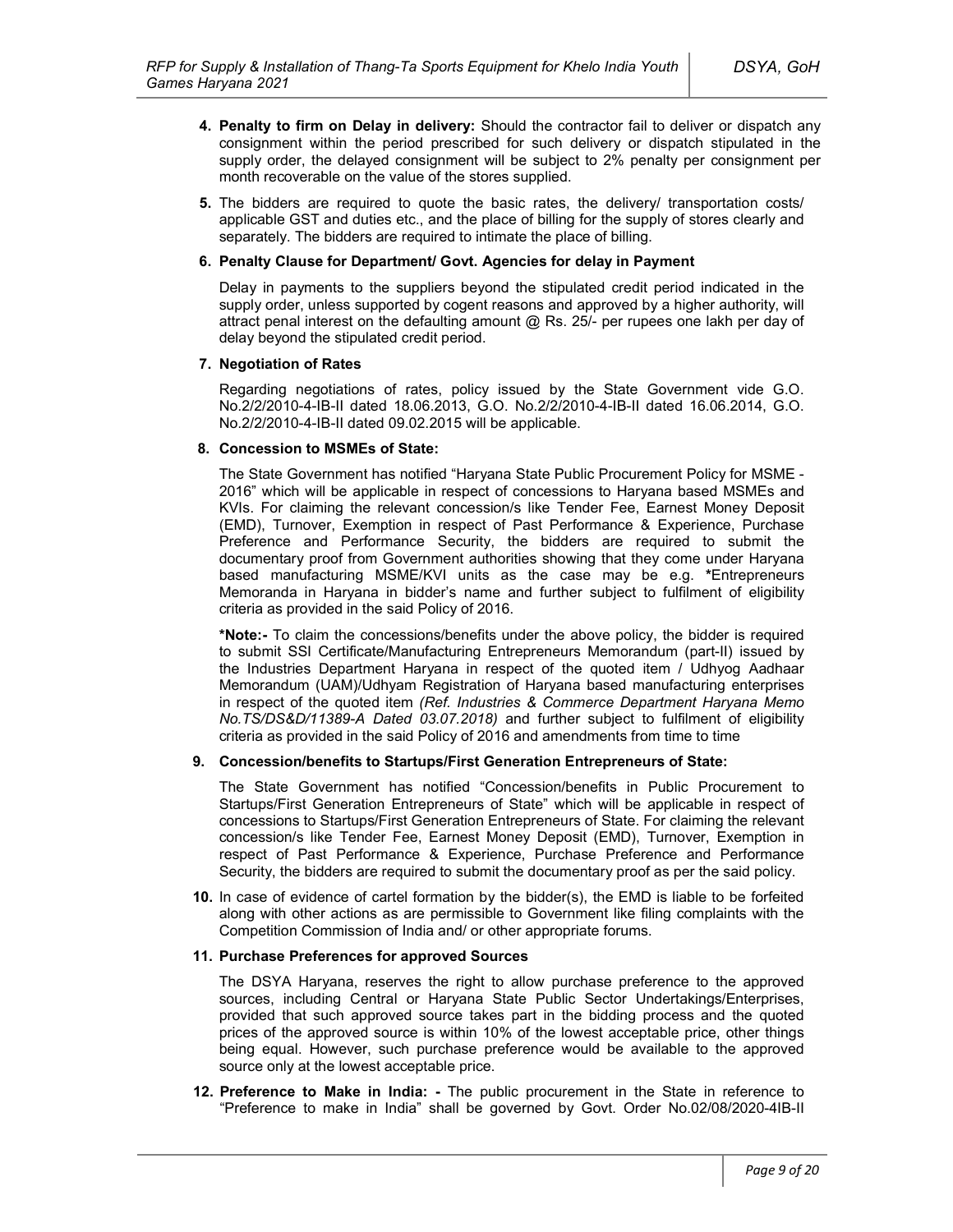dated 18.11.202 or as amended from time to time in this regard)

**13. Restriction in Public procurement from bidders of certain Countries: -** The restriction on procurement from bidders from a Country or Countries on grounds of Defense of India or matters directly or indirectly related thereto including National Security shall be governed by Govt. Order No.02/09/2020-4IB-II dated 10.12.2020 or as amended from time to time in this regard).

#### **14. Penalty clause for rejected samples/ material offered by the Bidder:**

In case, the material offered for inspection by the firm fails to meet the specifications stipulated in NIT/Order/Contract and the samples are rejected by the Inspecting Committee, the Indenting Department will have the right to levy a penalty at 0.1% of the total order value. In case, the material offered for inspection fails during the 2nd inspection also, the Indenting Department will have the right to increase the penalty to 0.25% of the total order value. In case, the material offered fails during the 3rd and final inspection also, the firm will be liable for penal action including forfeiture of security, risk purchase, debarring/ blacklisting in future, and no further opportunity for inspection would be provided to the supplier firm.

#### **15. Grievance Redressal Mechanism for dealing with the representations/ complaints/ letters of the participating bidders/ firms:**

A time bound Grievance Redressal Mechanism for dealing with the representations/ complaints/ letters of the participating bidders/ firms in the tendering process in the State Public Procurement will be governed by State Government Policy. All the bidders/ firms who want to make any representation/ complaint against any issue related to their technical scrutiny of the bids may do the same within 5 working days (up to 05:00 P.M. of the Fifth Working day) of the date of issue of letter/ intimation regarding their **As per NIT/ Not as per NIT status.** They have to ensure that their communication is delivered/ reached within 5 working days and delay in postal will not be counted as a valid reason. No representation/ complaint in whatsoever manner from the bidders/ firms will be entertained after the opening of Financial Bid.

**16. Blacklisting**: - The firm should not be blacklisted/debarred either in Government Departments/Agencies in State of Haryana or Central Government Departments/Agencies etc. as on the date of submission of the bid in the present tender. Declaration for the same should be submitted as per the enclosed Annexure- 'D'.

#### **17. Arbitration Clause**

In the case of dispute arising upon or in relation to or in connection with the contract between the Employer and the Supplier, which has not been settled amicably, any party can refer the dispute for Arbitration under The Arbitration and Conciliation Act, 1996. Such disputes shall be referred to an Arbitral Tribunal consisting of 3 (three) arbitrators, one each to be appointed by the Employer and the Supplier, the third arbitrator shall be chosen by the two arbitrators so appointed by the parties and shall act as Presiding Arbitrator. In case of failure of the two arbitrators, appointed by the parties to reach a consensus regarding the appointment of the third arbitrator within a period of 30 days from the date of appointment of the two arbitrators, the Presiding arbitrator shall be appointed by the Principal Secretary to Government of Haryana, Department of Sports & Youth Affairs, Chandigarh. The Arbitration and Conciliation Act, 1996 and any statutory modification or re-enactment thereof, shall apply to these arbitration proceedings.

Arbitration proceedings shall be held in India at Panchkula, Haryana and the language of the arbitration proceedings and that of all documents and communications between the parties shall be English.

#### **18. Jurisdiction**

All disputes will be settled within the jurisdiction of the Head Quarters of Director, DSYA, Haryana at Panchkula.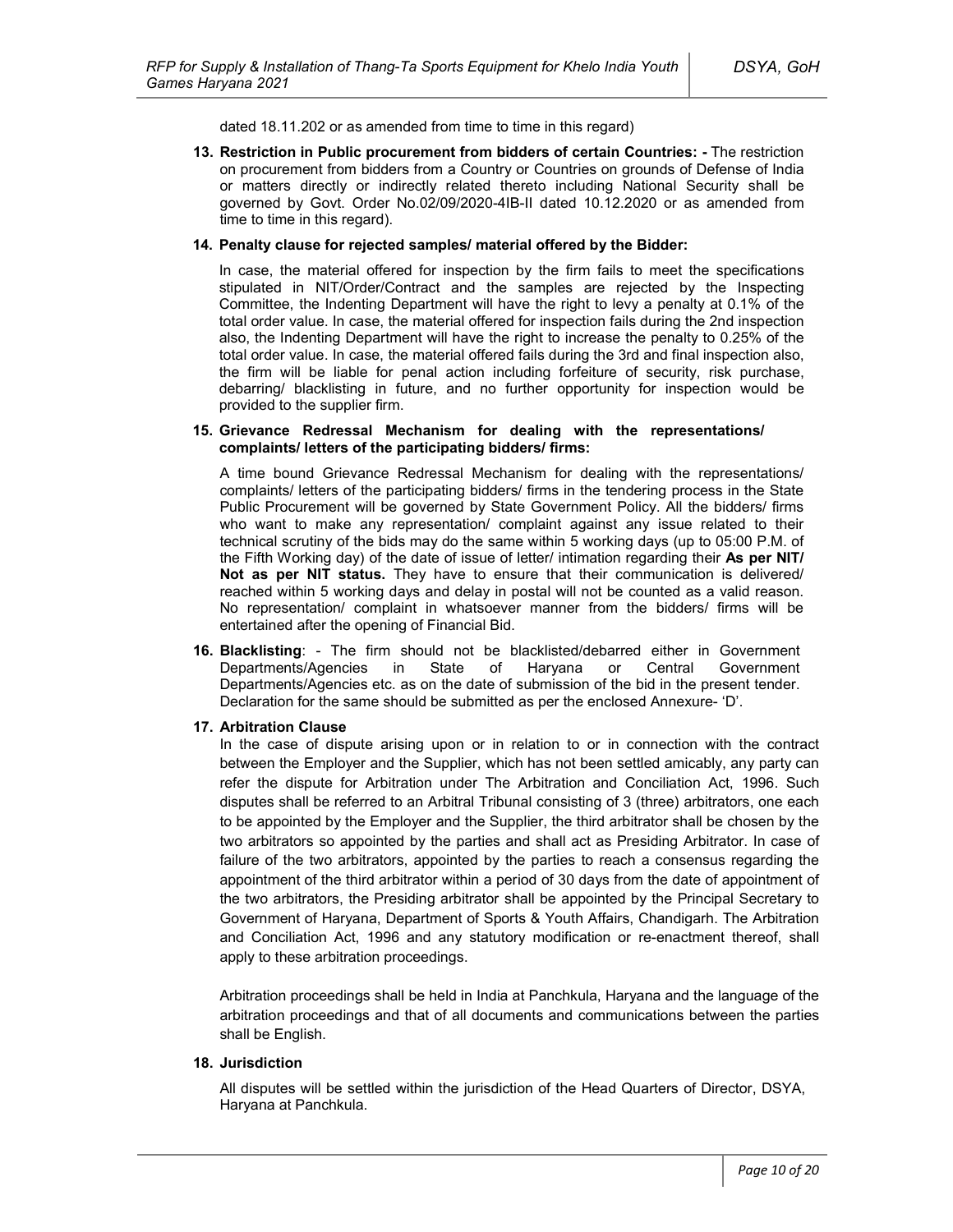## **E. OTHER TERMS AND CONDITIONS**

- 1. The firms are required to mention bifurcation of their rates showing the detail of Basic Rates, GST, Duties etc. in their bid. In case, the supplies are delayed by the firm beyond the stipulated delivery period & there has been any upward revision in the rates of GST/ Duties ON THE CONTRACTED ITEM, no such increase will be allowed. However, if there has been any reduction in GST/Duties, the same will be availed. No variation in GST/ Duties on raw material will be applicable.
- 2. All documents to be submitted by the tenderers with their offer should be self-attested in case the same are copies of original documents.
- 3. The Earnest money of the tenderers will be forfeited to Govt. account and blacklisting/ debarring besides other penal action, if they withdraw their offer/ rates or modify the terms & conditions of the same at any time during the validity of their offer before acceptance.
- 4. The authorized dealer should submit authority letter of their manufacturer, to quote the rates on their behalf failing which tender is liable to be rejected.
- 5. When manufacturer as well as its dealer/s both quote the rates in the same purchase case, then for the purpose of distribution of order, they will be considered as one offer & the order/rate contract will be placed on that firm only which has quoted lower rates among such offers & the offer is as per NIT.
- 6. The Bid i.e. Technical Bid as well as Financial Bid is to be submitted online on web portal https://etenders.hry.nic.in/nicgep/app. The Technical Bids uploaded on the portal should have proper indexing and page numbering on all the documents forming the Technical bid. Any supporting documents if required is to be submitted in online mode only along with their Technical Bids by due date and time.
- 7. The Financial bid/s of only those bidders/ items will be opened who qualify on the basis of their Technical Bids and wherever required approval of samples. The date & time of opening of the Financial bids will be intimated in the due course. The financial must be submitted in the bidder's letter head with seal and sign.
- 8. The offer without prescribed Earnest Money, Tender Fee & E-Service fee is liable to be summarily rejected. The deficiency in the remaining documents and tender requirement can be made subject to the decision by DSYA, Panchkula, Haryana
- 9. The quantity of Stores can be increased or decreased.
- 10. Notwithstanding anything contained in the Tender, DSYA reserves the right to accept or reject any Bid, and to cancel the bid process and reject the Tender, at any time, without thereby incurring any liability to the affected Bidder or Bidders and without any obligation to inform the participating/affected Bidder (s) the reason for such decision.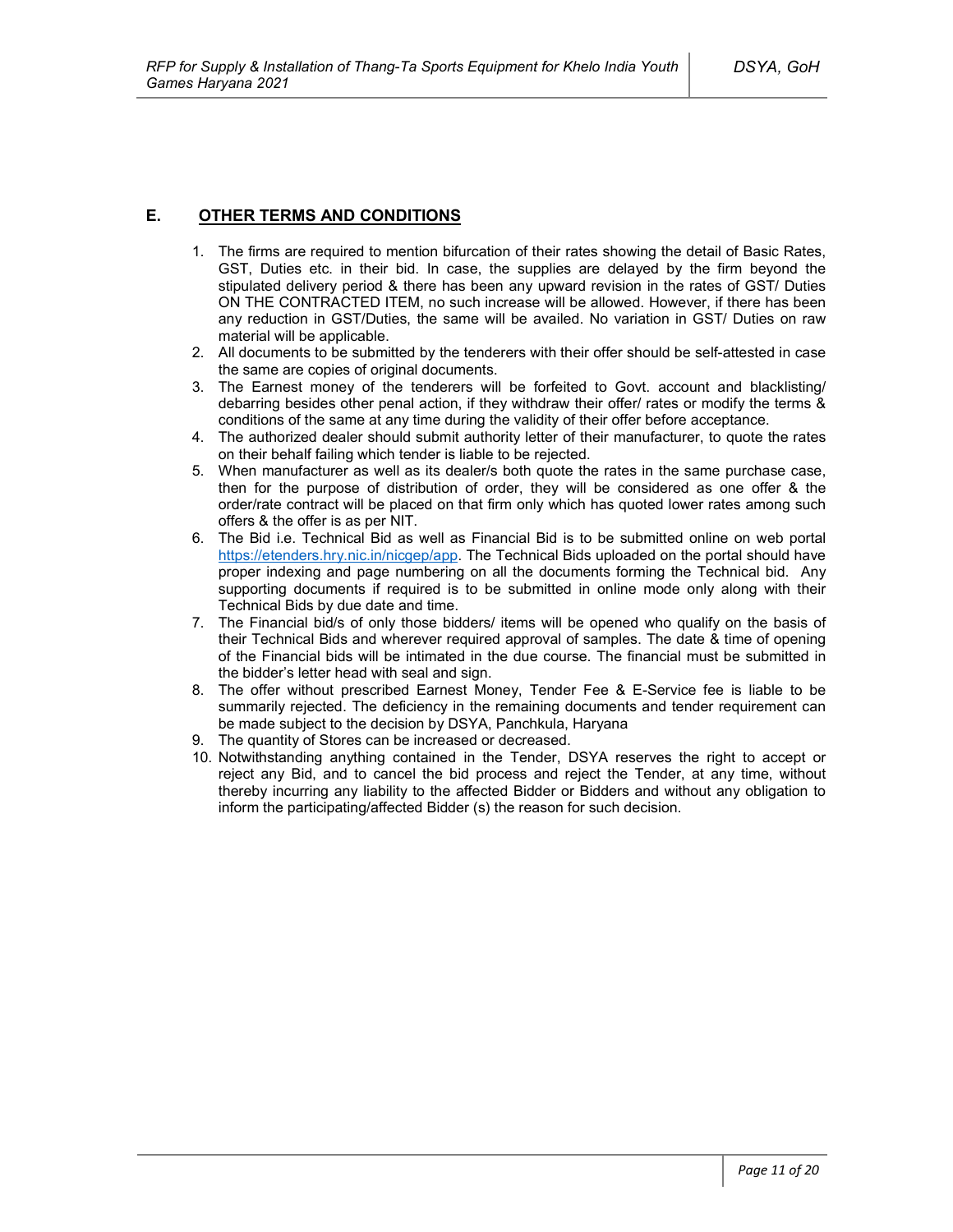## **Annexure- 'A'**

## **Technical Bid format/Index for the Technical Bid documents**

| Sr.<br>No.              | Name of the document                                                                                                                                                                                                                                                                                                                                                                                                                                            | <b>Status</b><br>of <sub>1</sub><br>submission<br>(Yes/No) | Page Number as per<br>numbering given to the<br>technical<br>bid<br>documents<br>uploaded<br>on the portal |
|-------------------------|-----------------------------------------------------------------------------------------------------------------------------------------------------------------------------------------------------------------------------------------------------------------------------------------------------------------------------------------------------------------------------------------------------------------------------------------------------------------|------------------------------------------------------------|------------------------------------------------------------------------------------------------------------|
| $\mathbf{1}$            | All the documents submitted by the bidder as part of<br>its Technical Bid are attested by the signing authority<br>of the bidder.                                                                                                                                                                                                                                                                                                                               | Yes/No                                                     |                                                                                                            |
| $\overline{2}$          | An undertaking by the bidding firm in reference to<br>acceptance of all the terms & conditions and<br>specifications.                                                                                                                                                                                                                                                                                                                                           | Yes/No                                                     |                                                                                                            |
| 3                       | Bidder should submit documents as per condition<br>No. C (1) of the NIT.                                                                                                                                                                                                                                                                                                                                                                                        | Yes/No                                                     |                                                                                                            |
| $\overline{\mathbf{4}}$ | In respect of condition no. D (16) of the NIT Affidavit<br>on Non-Judicial Stamp Paper duly certified by the<br>Notary stating that the firm [name of the Firm] has<br>blacklisted/debarred<br>either<br>never<br>been<br>in<br>Government Department/Agencies in State<br>of<br>Haryana<br>Central<br>Government<br>or<br>Department/Agencies etc. as on the date of<br>submission of the bid in the present tender. Please<br>refer Annexure- 'D' of the NIT. | Yes/No                                                     |                                                                                                            |
| 5                       | In respect of condition No. C (2) of the NIT Average<br>annual turnover of the Bidder from sale of sports<br>apparel and equipment/items in the last 3 years i.e.<br>2017-18, 2018-19 and 2019-20 must be at least 01<br>Crore. Bidder is required to submit valid Turnover<br>Certificate for last 3 Financial Years duly certified by<br>CA as per the enclosed Annexure- 'E' of the NIT.                                                                     | Yes/No                                                     |                                                                                                            |
| 6                       | Bidder should submit documents as per condition<br>No. C (3) of the NIT.                                                                                                                                                                                                                                                                                                                                                                                        | Yes/No                                                     |                                                                                                            |
| $\overline{7}$          | Bidder should submit documents as per condition<br>No. $C(4)$ of the NIT.                                                                                                                                                                                                                                                                                                                                                                                       | Yes/No                                                     |                                                                                                            |
| 8                       | Bidder should submit all the required details as per<br>Condition as at Sr. No. C (6) of the NIT.                                                                                                                                                                                                                                                                                                                                                               | Yes/No                                                     |                                                                                                            |
| 9                       | Bidder should submit certificate as per condition No.<br>$C(7)$ of the NIT.                                                                                                                                                                                                                                                                                                                                                                                     | Yes/No                                                     |                                                                                                            |
| 10                      | Bidder should submit the warranty certificate as per<br>condition No. C (8) of the NIT.                                                                                                                                                                                                                                                                                                                                                                         | Yes/No                                                     |                                                                                                            |
| 11                      | Bidder should submit certificate as per condition No.<br>$C(9)$ of the NIT.                                                                                                                                                                                                                                                                                                                                                                                     | Yes/No                                                     |                                                                                                            |
| 12                      | In respect of Condition as at Sr. No. C (10) of the<br>NIT-the bidder is required to submit certificate that<br>the technical specification of the sports equipment<br>used in competitions should be as per rule of the<br>International / National Federation/Association of<br>concerned disciplines.                                                                                                                                                        | Yes/No                                                     |                                                                                                            |
| 13                      | Bidder should submit self-attested declaration on Rs.<br>100/- stamp paper as per Condition as at Sr. No. C<br>$(12)$ of the NIT.                                                                                                                                                                                                                                                                                                                               | Yes/No                                                     |                                                                                                            |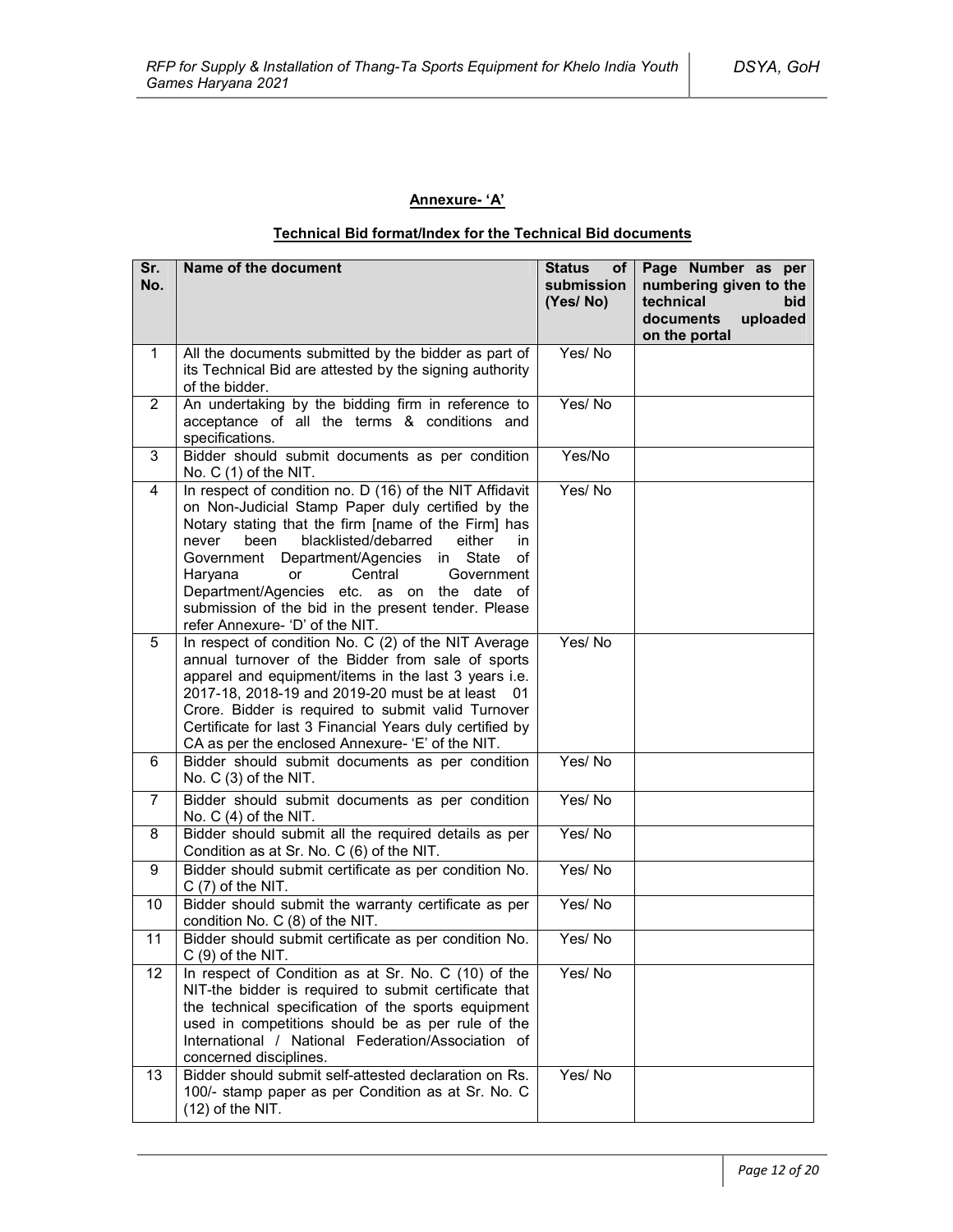| 14 | In respect of Condition as at Sr. No. C (13) of the<br>NIT- The bidder must submit information with | Yes/No  |  |
|----|-----------------------------------------------------------------------------------------------------|---------|--|
|    | supporting documents as specified in <b>Annexure-III.</b>                                           |         |  |
| 15 | Bidder should submit undertaking as per condition                                                   | Yes/ No |  |
|    | No. $C(22)$ of the NIT.                                                                             |         |  |
| 16 | <b>GST</b><br>Bidder should provide Copy of valid                                                   | Yes/No  |  |
|    | Registration Certificate.                                                                           |         |  |
| 17 | Acceptance of Delivery Period as per NIT.                                                           | Yes/ No |  |
| 18 | Acceptance of Payment terms as per NIT.                                                             | Yes/ No |  |
| 19 | All uploaded documents are properly numbered and                                                    | Yes/ No |  |
|    | in sequence.                                                                                        |         |  |
| 20 | Tender submission letter submitted                                                                  | Yes/No  |  |
| 21 | PDF Catalogue as per Annexure II                                                                    | Yes /No |  |

**Important:** -\* **In case the Technical Documents are uploaded on the portal without proper page numbering, the Tendering Department will be within its right to cancel the bid of the said firm.**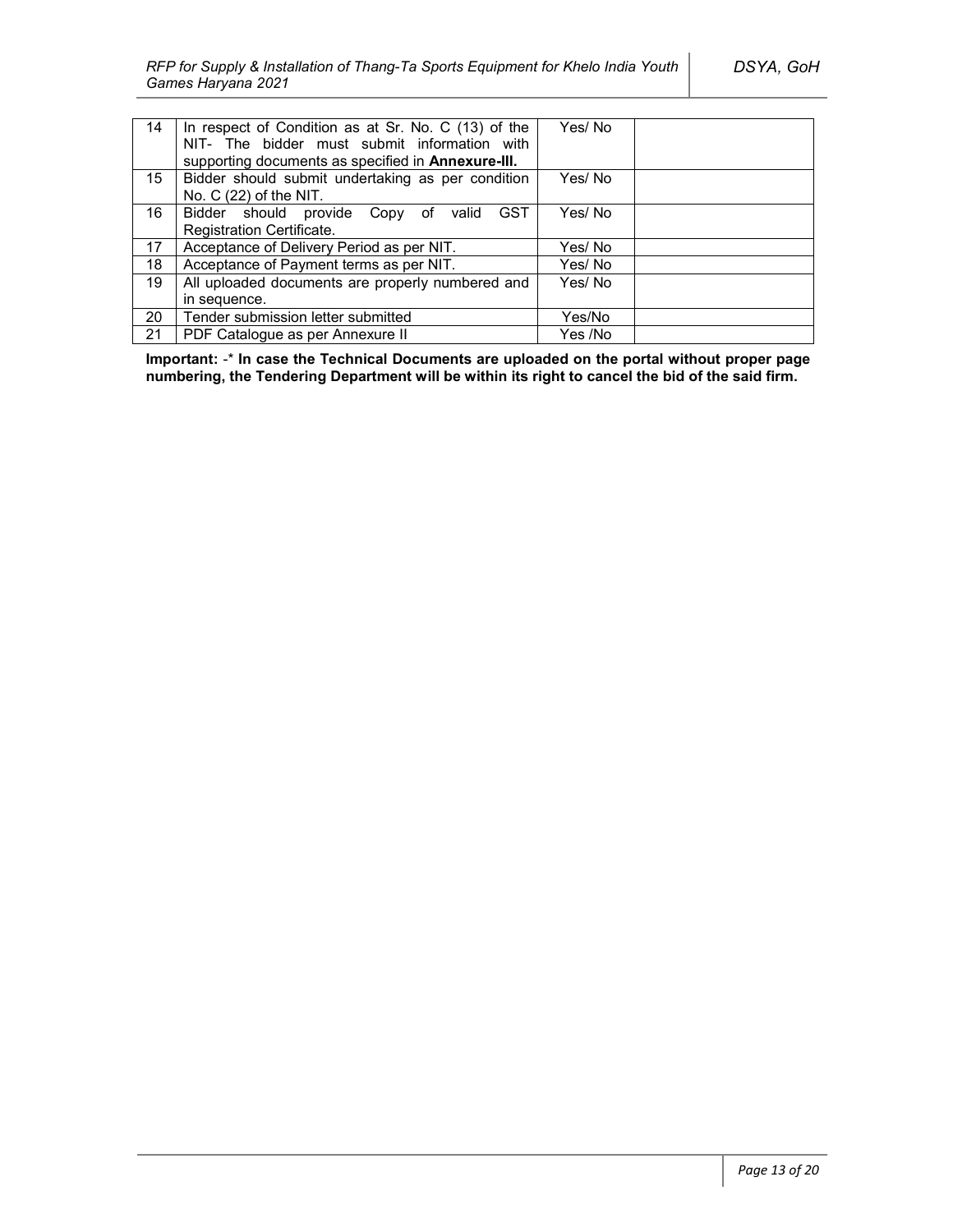### **Annexure- 'B'**

#### **Tender Submission Letter**

To

CEO, Khelo India Youth Games, Department of Sports & Youth Affairs (DSYA), Government of Haryana Tau Devi Lal Sports Complex, Sector 3, Panchkula, Haryana – 134109

Sub: 'Supply & Installation of Thang-Ta Sports Equipment for Khelo India Youth Games Haryana-2021'

Ref: RFP No. .................................................

I/ We, the undersigned, offer to provide the above services to DSYA. We are hereby submitting our bid, in a sealed envelope.

I/We, hereby declare that:

- (a) We are enclosing and submitting herewith our Bid, with the details as per the requirements of the tender, for your evaluation and consideration.
- (b) I/We have read carefully the terms and conditions of the tender document attached hereto and hereby agree to abide by the said terms and conditions.
- (c) The bid is unconditional.
- (d) I/We undertake that documents submitted are genuine/authentic and nothing material has been concealed. I/We understand that the contract is liable to be cancelled, if it is found to be having obtained, through fraudulent means/concealment of information.
- (e) We shall make available to the DSYA any additional information it may find necessary or require to clarify, supplement or authenticate the Bid.
- (f) Until a formal agreement is prepared and executed, acceptance of this tender document shall constitute a binding contract between DSYA and us subject to the modifications, as may be mutually agreed to, between DSYA and us.
- (g) We agree to keep this bid valid for acceptance for a period of ninety (90) days from the date of opening the bid.

We understand that the DSYA is not bound to accept any tender that the DSYA receives.

Yours faithfully,

Authorized Signatory (with Name, Designation, Contact no. and Seal) *Note: On the Letterhead of the Bidder.*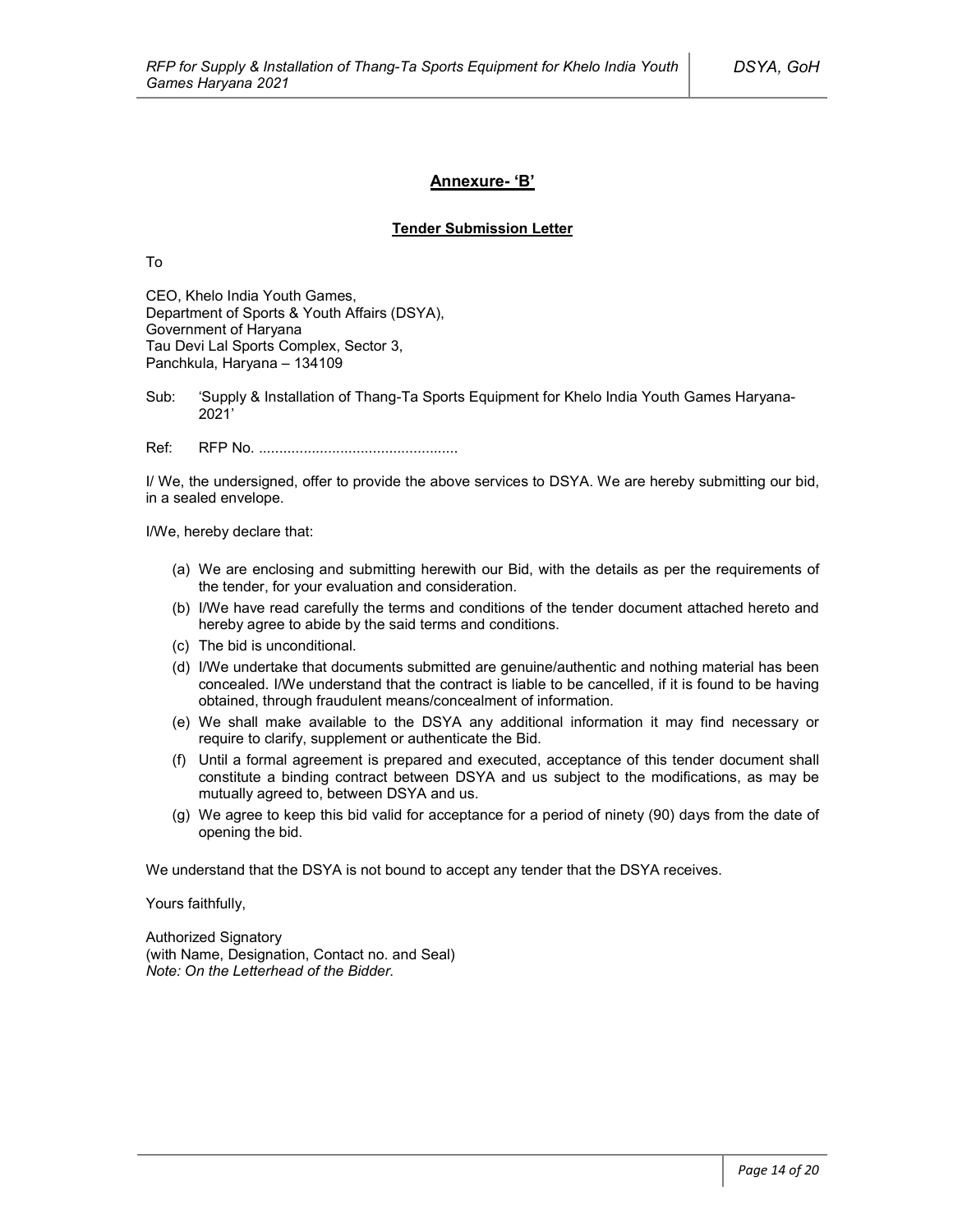### **Annexure- 'C'**

**MAF (Manufacturer Authorization Form)**

Date: Ref Number:

To

CEO, Khelo India Youth Games, Department of Sports & Youth Affairs, Govt. of Haryana, Tau Devi Lal Sports Complex, Sector 3, Panchkula, Haryana - 134109

- Sub: 'Supply & Installation of Thang-Ta Sports Equipment for Khelo India Youth Games-2021, Haryana'
- Ref: RFP No. .................................................

Dear Sir,

We authorize M/s ………………, to offer their quotation, negotiate and conclude the contract with you against the above invitation for offer.

We hereby extend our full guarantee and warranty as per terms and conditions of the and/or the contract for the equipment and services offered against this invitation for offer by the M/s ……………., **<Full address>**. We hereby commit to the terms and conditions and will not withdraw our commitments during the process and/or the period of contract. As OEM, if the successful bidder is unable to perform services as per contract, OEM shall offer maintenance services or designate another agency as per /contract for equipment offered and shall be responsible for execution of contract and shall be eligible to receive payments as per payment schedule

Yours Faithfully, (Signature of the Bidder)

Name Designation Seal<sup>1</sup> Date<sup>.</sup> Business Address: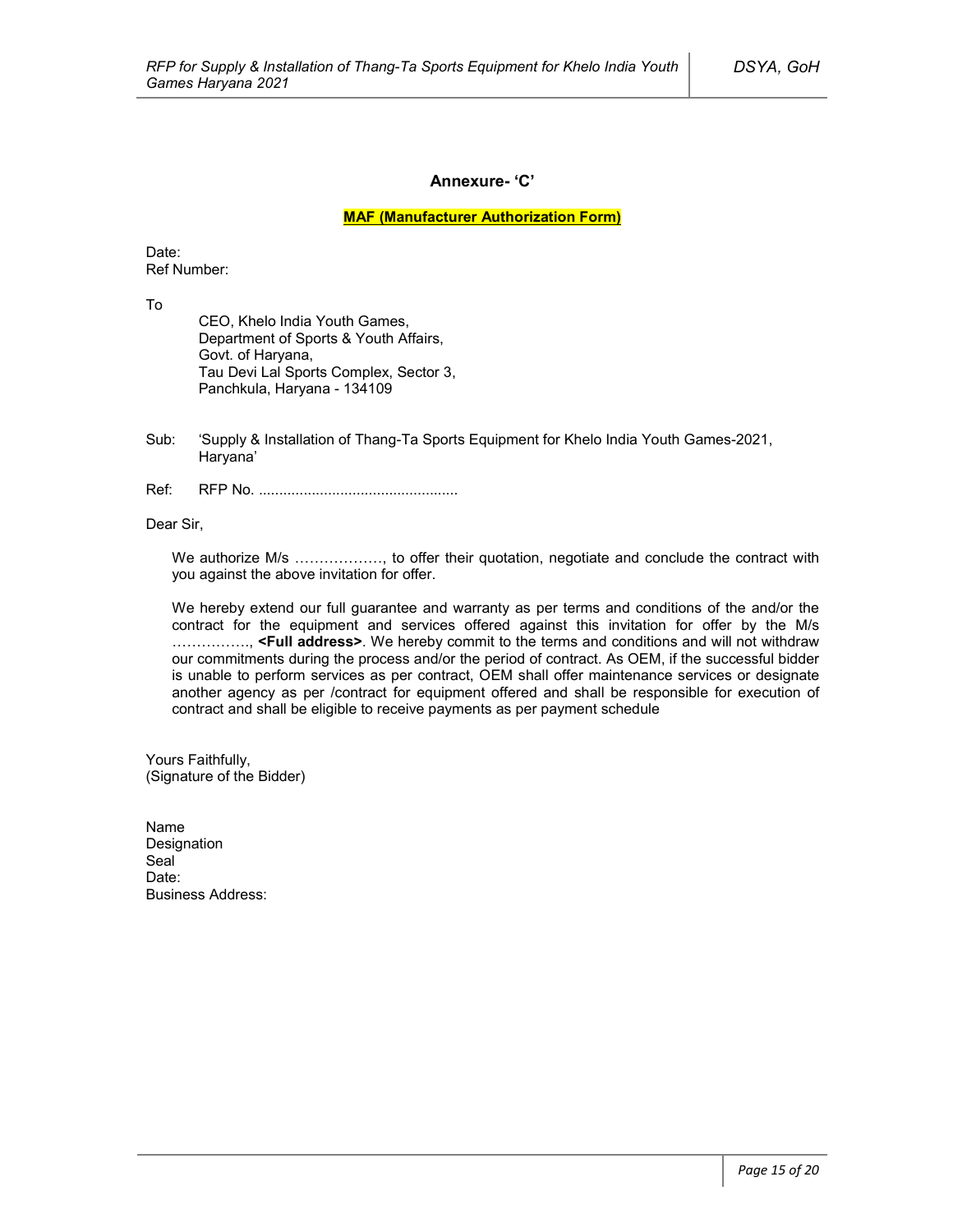## **Annexure-'D'**

## **Performa for Affidavit**

*(on non-judicial stamp paper of Rs. 100/-)*

I \_\_\_\_\_\_\_\_\_\_\_ Proprietor/Director/Partner of the firm M/s.\_\_\_\_\_ do hereby solemnly affirm that our firm M/s. has never been blacklisted/debarred either in Government Departments/Agencies in State of Haryana or Central Government Departments/Agencies etc. as on the date of submission of the bid in the present tender.

……………………………………………

Name of the Bidder ……………………………………………

Signature of the Authorised Signatory

…………………………………………… Name of the Authorised Signatory

| Place: |  |
|--------|--|
| Date:  |  |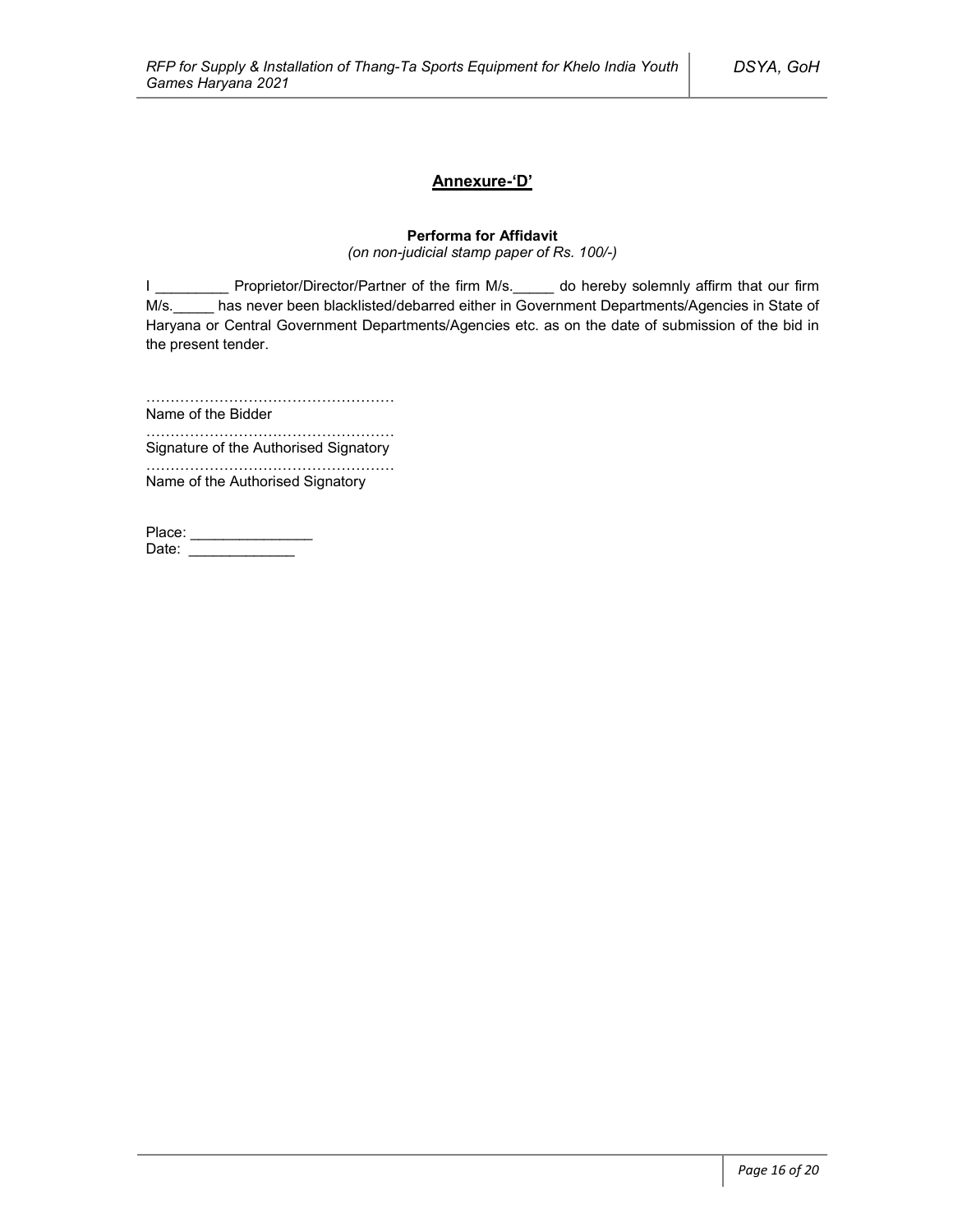## **Annexure- 'E'**

## **Format for Financial Capacity**

| <b>Financial Year</b> | <b>Annual Turnover</b> |
|-----------------------|------------------------|
| 2017-18               |                        |
| 2018-19               |                        |
| 2019-20               |                        |

**Note:** All figures quoted above shall be substantiated by attaching the copy of Audited Annual Reports or a certificate from a Chartered Accountant.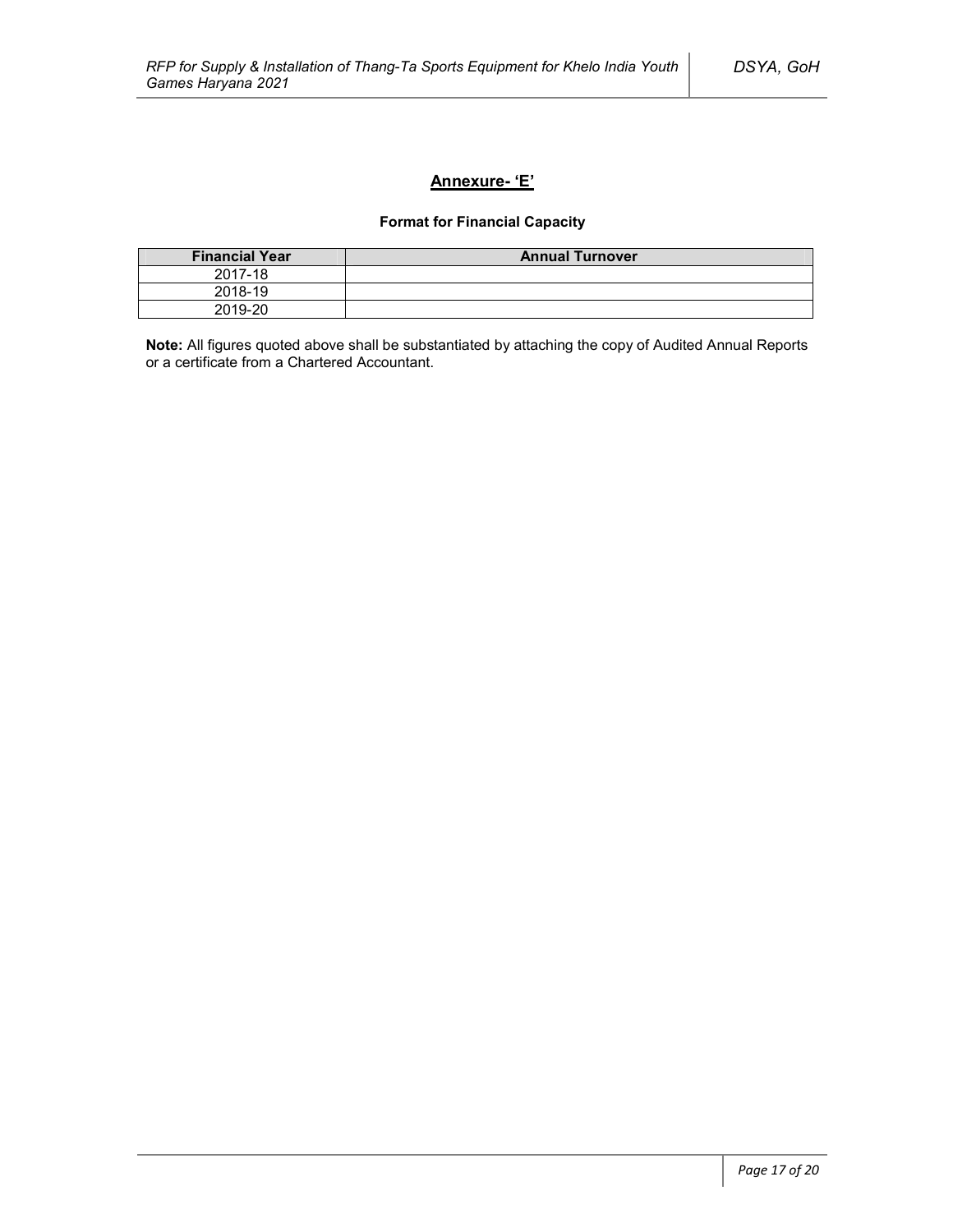### **ANNEXURE- 'I'**

### **ITEM WISE DETAILED SPECIFICATIONS & QUANTITY**

## **Sports Discipline: Thang-Ta**

| Sr<br><b>No</b> | <b>Item Description</b>                                                                                                                                           | <b>Item Specification</b>                                                                                                                                                                                                                                                                                                       | <b>Required Brand</b>                              | Quantity |
|-----------------|-------------------------------------------------------------------------------------------------------------------------------------------------------------------|---------------------------------------------------------------------------------------------------------------------------------------------------------------------------------------------------------------------------------------------------------------------------------------------------------------------------------|----------------------------------------------------|----------|
| 1               | Phunachei/Cheibee                                                                                                                                                 | Phunachei/Cheibee is made of cane<br>stick covered with soft leather. It is a<br>kind of weapon used instead of<br>sword in THANG-TA Competitions.<br>Length of 2.6 ft. (For Senior), 2.3 ft.<br>(For Junior) and 2.0 ft. (For Sub-jr.)<br>Weight of 350 gm. (For Senior), 300<br>gm. (For Junior) and 250 gm. (For<br>Sub-Jr.) | Only one company<br>namely "Thang-Ta<br>Loishang". | 50       |
| $\overline{2}$  | Chungoi (Shield)                                                                                                                                                  | Chungoi (shield) is made of thick<br>leather and is used instead of iron<br>shield for competitions. The top and<br>bottom of the Phunachei must be<br>dome shape and cylindrical. Chungoi<br>(Shield) should be diameter of 12 to<br>13 inches.                                                                                | Only one company<br>namely "Thang-Ta<br>Loishang". | 10       |
| 3               | Chest Guard - (Size<br>no. 2 - 10 Pcs, Size<br>no. 3 - 10 Pcs)                                                                                                    | Made of premium grade leather and<br>form for extra comfort, protection and<br>requirements.                                                                                                                                                                                                                                    | Hanna, Addidas &<br><b>BSI</b>                     | 20       |
| $\overline{4}$  | Head Guard- (Size<br>No.2 - 10 Pcs, Size<br>no.3 - 10 Pcs)                                                                                                        | Made of premium grade leather and<br>form for extra comfort, protection and<br>requirements.                                                                                                                                                                                                                                    | Hanna, Addidas &<br><b>BSI</b>                     | 20       |
| 5               | Arm Guard                                                                                                                                                         | Made of premium grade leather, thick<br>clothes and form for extra comfort,<br>protection and requirements.                                                                                                                                                                                                                     | Only one company<br>namely "Thang-Ta<br>Loishang". | 20       |
| 6               | <b>Shin Guard</b>                                                                                                                                                 | Made of premium grade leather, thick<br>clothes and form for extra comfort,<br>protection and requirements.                                                                                                                                                                                                                     | Only one company<br>namely "Thang-Ta<br>Loishang". | 20       |
| $\overline{7}$  | Leiteng Thang<br>(Decorative sword)                                                                                                                               | Ornamented and decorative sword<br>which is different from fighting and<br>duel sword made of iron. It is used by<br>the performer while doing the solo<br>performances. Length of 2.6 ft. (For<br>Senior), 2.3 ft. (For Junior) and 2.0 ft.<br>(For Sub-jr.)                                                                   | Only one company<br>namely "Thang-Ta<br>Loishang". | 10       |
| 8               | In step Guard Set {Per<br>Set = 10 Pcs. (Size<br>No. 5) 10 Pcs. (Size<br>No. 6) 10 Pcs. (Size<br>No. 7) 10 Pcs. (Size<br>No. 8) 10 Pcs. (Size<br>No. 9)} (50 Pcs) | Made of premium grade leather, thick<br>clothes and form for extra comfort,<br>protection and requirements.                                                                                                                                                                                                                     | Hanna, Addidas &<br><b>BSI</b>                     | 1        |
| 9               | Interlocking Mat                                                                                                                                                  | Interlocking Mat; 1 x 1 Per mtr. Each;<br>Thickness of mat should be 1.5<br>inches; of single Mat.                                                                                                                                                                                                                              | Hanna, Addidas &<br><b>BSI</b>                     | 128      |

**Note:** Bidders are requested to quote exactly the required specifications and brands which are mentioned above. Quoted items other than the above-mentioned specifications and brands will not be considered.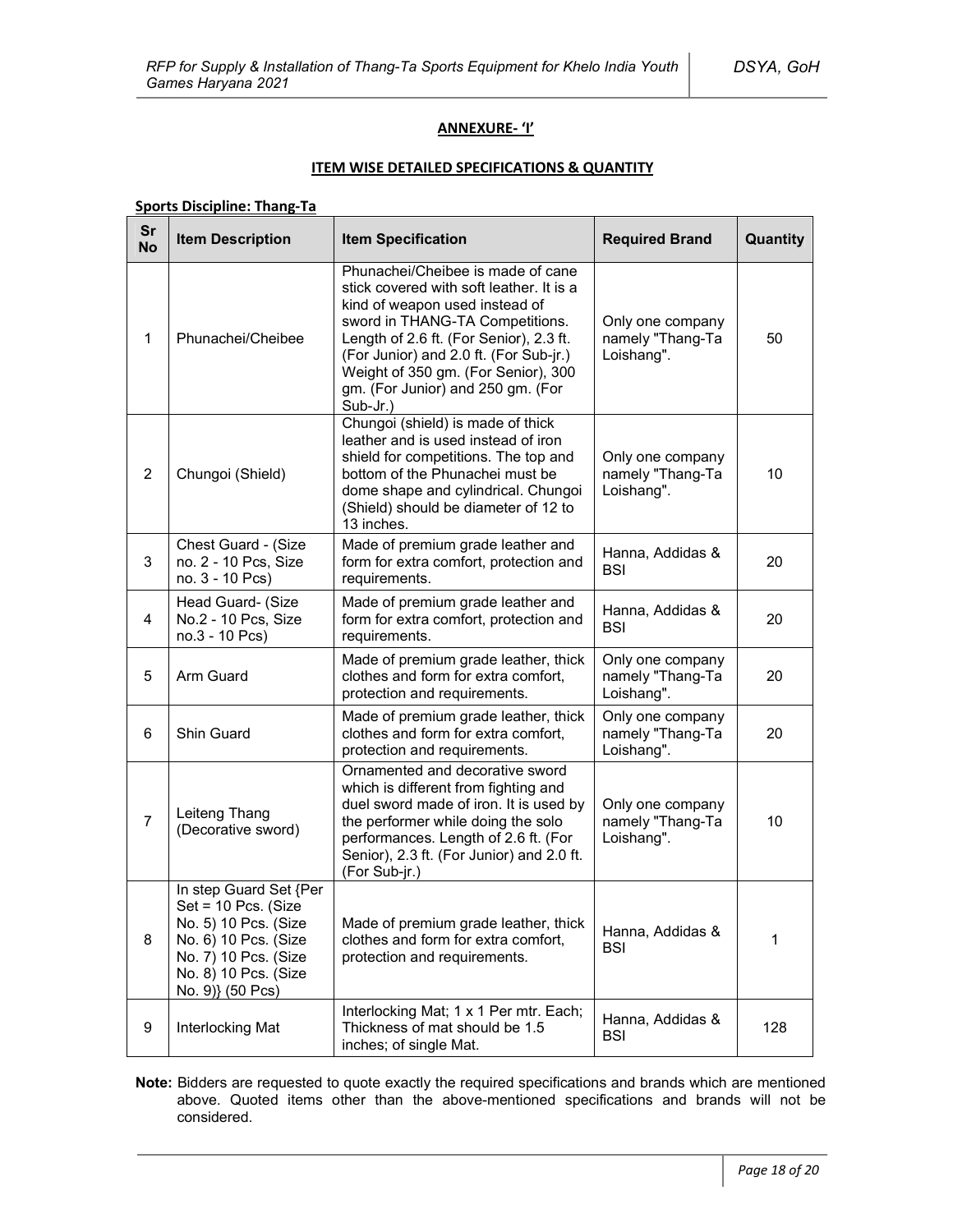## **ANNEXURE- 'II'**

## **COMPLIANCE STATEMENT:**

## **Sports Discipline: Thang-Ta**

| <b>Sr No</b>   | <b>Item Description</b>                                                                                                                                     | Compliance<br><b>Specifications</b><br>(Yes/No) | <b>Offer Brand</b><br>(Make/Model) | <b>Remarks</b><br>(If Any) |
|----------------|-------------------------------------------------------------------------------------------------------------------------------------------------------------|-------------------------------------------------|------------------------------------|----------------------------|
| 1              | Phunachei/Cheibee                                                                                                                                           |                                                 |                                    |                            |
| $\overline{2}$ | Chungoi (Shield)                                                                                                                                            |                                                 |                                    |                            |
| 3              | Chest Guard - (Size no. 2 - 10<br>Pcs, Size no. 3 - 10 Pcs)                                                                                                 |                                                 |                                    |                            |
| 4              | Head Guard- (Size No.2 - 10 Pcs,<br>Size no.3 - 10 Pcs)                                                                                                     |                                                 |                                    |                            |
| 5              | Arm Guard                                                                                                                                                   |                                                 |                                    |                            |
| 6              | Shin Guard                                                                                                                                                  |                                                 |                                    |                            |
| $\overline{7}$ | Leiteng Thang (Decorative sword)                                                                                                                            |                                                 |                                    |                            |
| 8              | In step Guard Set {Per Set = 10<br>Pcs. (Size No. 5) 10 Pcs. (Size<br>No. 6) 10 Pcs. (Size No. 7) 10<br>Pcs. (Size No. 8) 10 Pcs. (Size<br>No. 9)} (50 Pcs) |                                                 |                                    |                            |
| 9              | Interlocking Mat                                                                                                                                            |                                                 |                                    |                            |